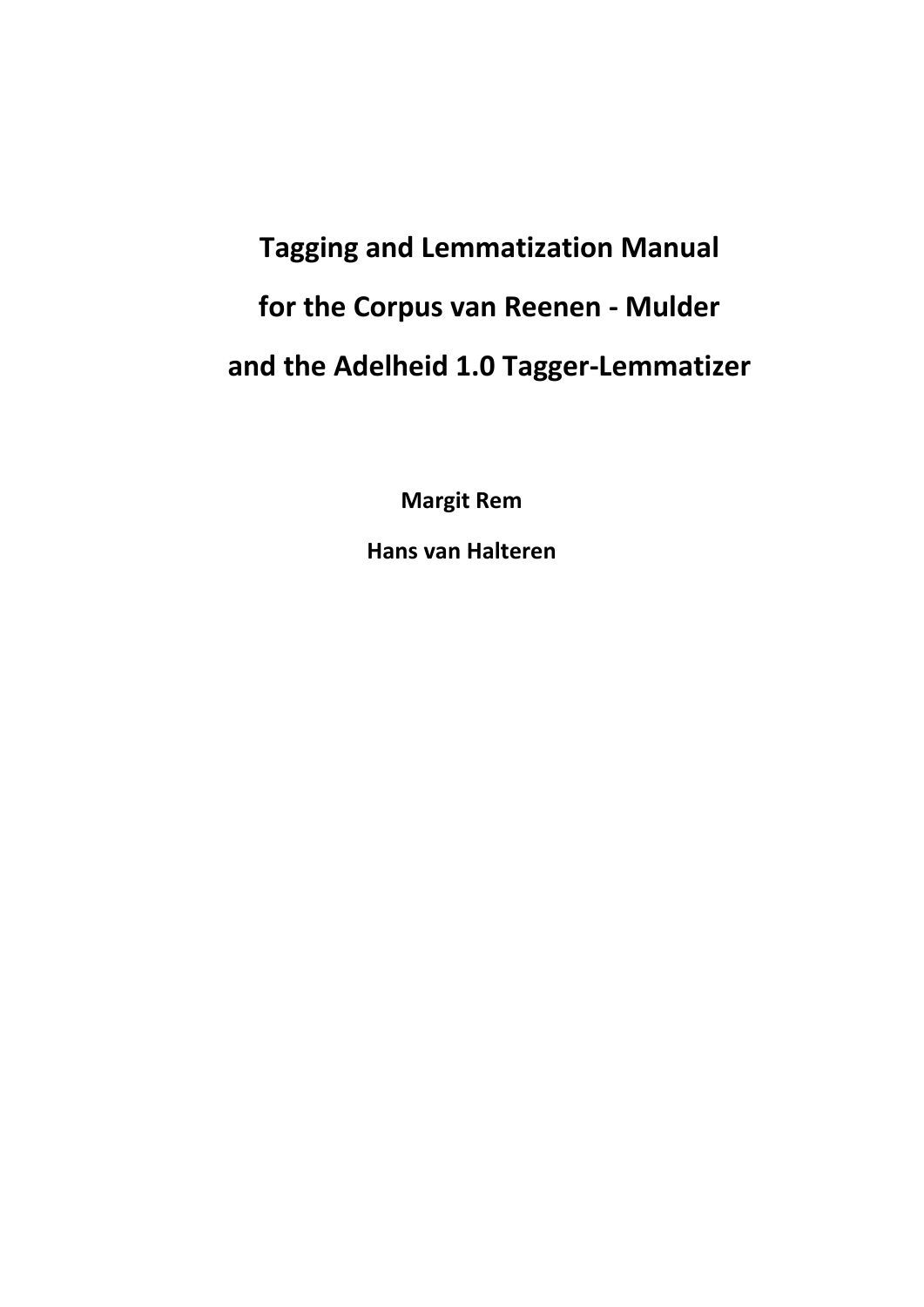# Introduction

This manual describes the tagging and lemmatization that is used in two resources relating to historical Dutch text:

- The Corpus van Reenen Mulder
- The Adelheid Tagger-Lemmatizer

The former was created in the 1980's at the Vrije Universiteit Amsterdam on the initiative of Piet van Reenen and Maaike Mulder. An extensive description of the corpus can be found in (Rem, 2003; p. 21-38). The CRM was annotated semi-automatically and corrected various times. The annotation with word class tags was done originally with numerical codes, but these were recently transformed to a nowadays more accepted mnemonic form. In this manual we will often also include the numerical version of the tags for those of us who, because of ample experience with the CRM, are more used to this form.

Adelheid was created in the last few years by Hans van Halteren en Margit Rem. An introductory description can be found in (van Halteren and Rem, to be published). As the system makes heavy use of the CRM as training material, its output also takes the same form.

In this manual, we will first describe the general principles that were adhered to in annotation, after which we describe each word class by itself. We conclude by giving a list of all individual tags in the tag set and compound tags that can be observed in CRM.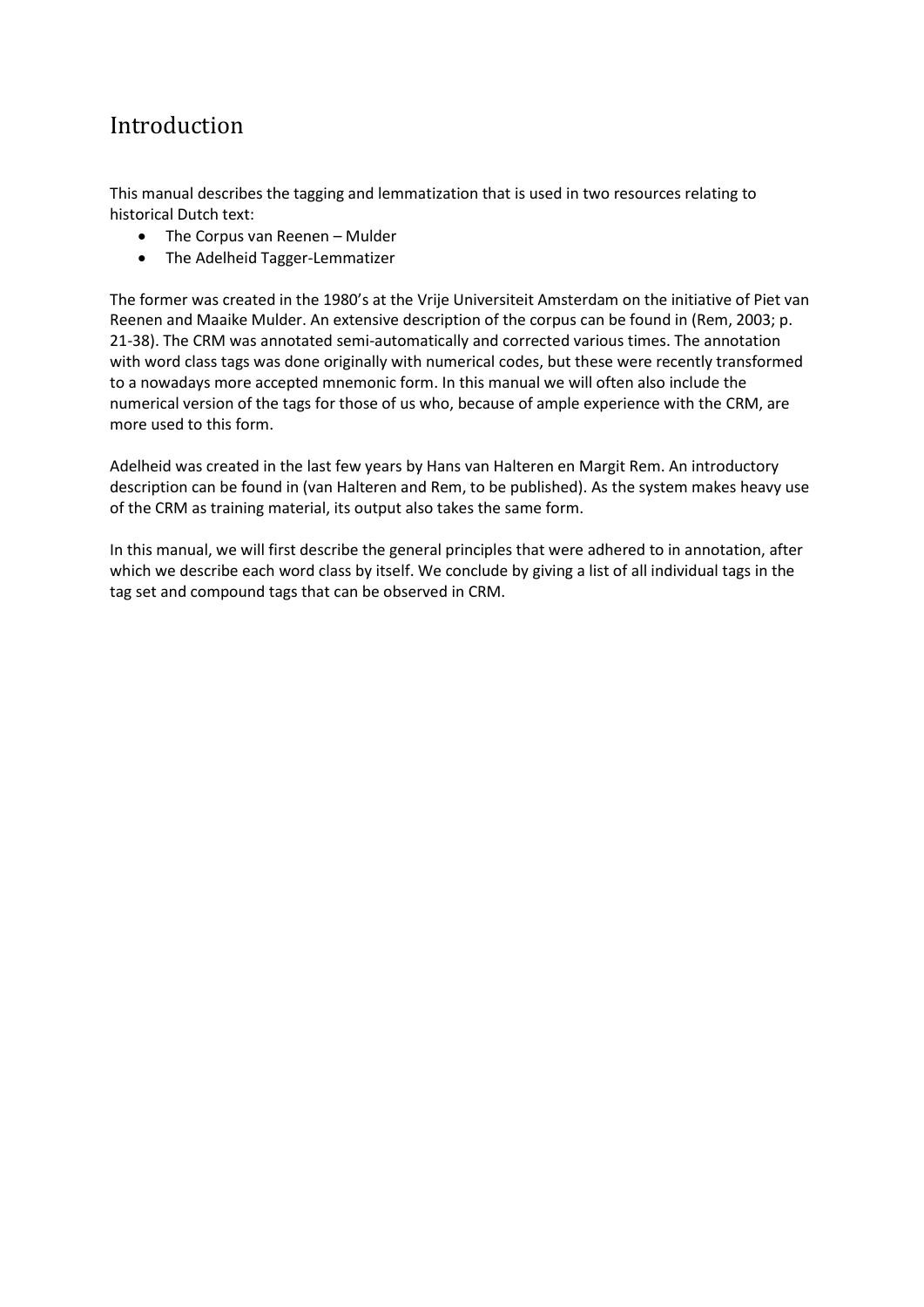# Acknowledgements

We could not have done this work if the creators of the CRM had not done theirs, so we are greatly indebted to Piet van Reenen, Maaike Mulder and all others who, through the years, have made contributions to this corpus.

As to the work on this manual, we would like to give special mention to Janneke Diepenveen whose work performed on the KANTL corpus summarized in her 2004 report has been of great value.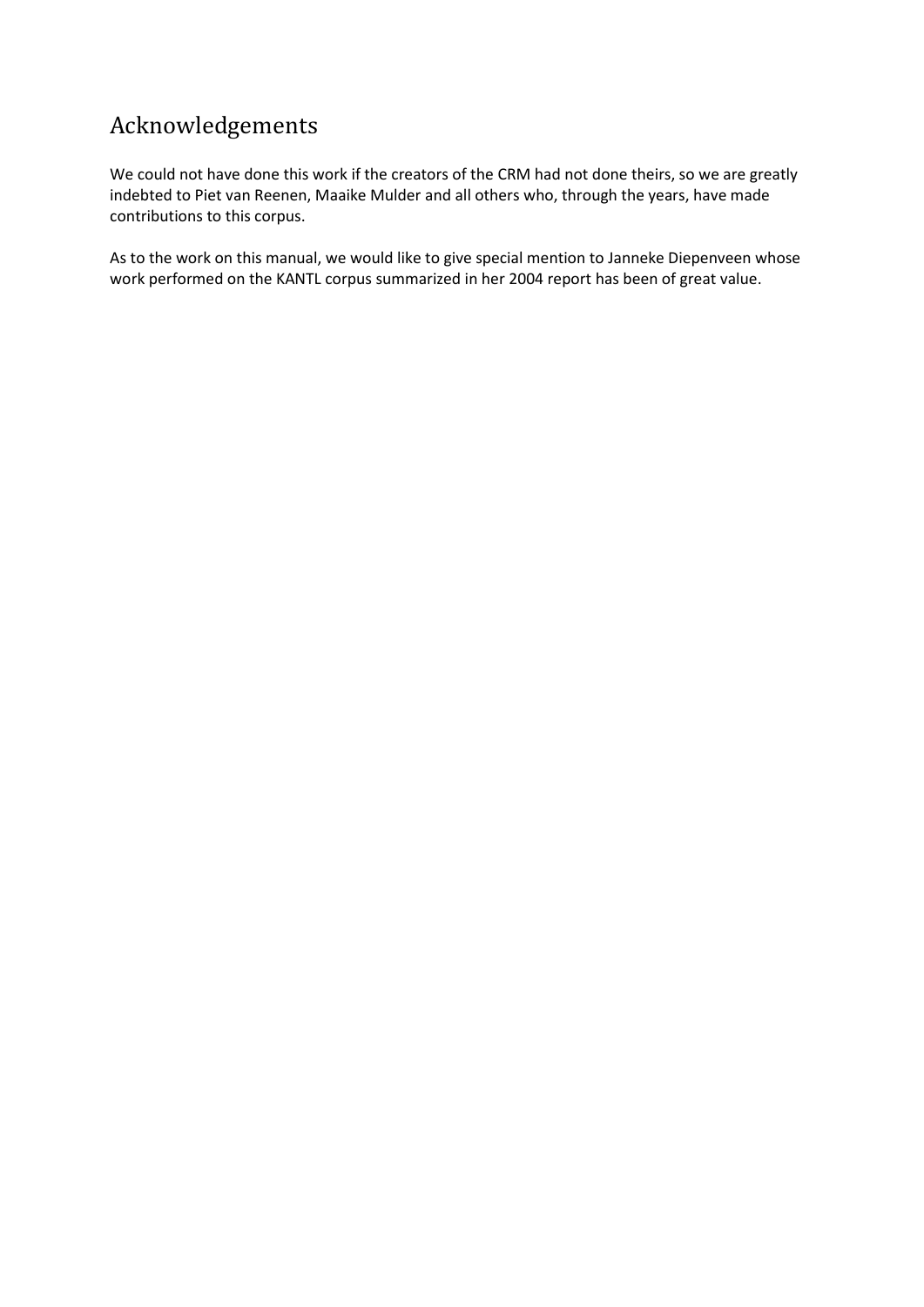# General guidelines

Within the annotation process we can distinguish three types of decision

- What are the tokens and sentence boundaries (tokenization)?
- What lemma should be assigned to each token (lemmatization)?
- What tag should be assigned to each token (tagging)?

In this section, we will describe in general what principles underlie these decisions, after which we will briefly remark on the annotation quality that should be expected from the Adelheid system.

In addition, we describe the treatment of discontinuous items in the CRM.

### **Tokenization: Sentence separation and punctuation**

In this time period, standardized conventions for punctuation were mostly absent, which results in the fact that sentences often do not end in a full stop. We therefore do not add any sentence boundaries, but merely mark the punctuation that is present.

### **Tokenization: Token separation and layout**

Compounding or separating words similarly depended on the choices of a writer, since no broad conventions were established or maintained in older forms of Dutch. We attempt to impose some order on this by (partially) linking what we observe in the usage in modern Dutch. This gives rise to three situations

- We respect the tokenization that is observed in the manuscript.
- We separate observed tokens into two or more annotated tokens.
- We merge one or more observed tokens in a single annotated token.

In the following, we describe each of these cases.

*Original form respected: Compounding.* Documents in the corpus show compound words with two or more elements that have to be written separately in Modern Dutch. The form *estewetene*, for example, is built up from *es + te + wetene* (**zijn** + **te** + **weten**, e.g. are + to + known). In many cases Adelheid respects these compound constructions but assigns a lemma and a morphological tag to every word that is recognizable in Modern Dutch. There are, however, also cases where the orthographic tokens are split into two or more parts, see below.

*Original form respected: Clitic forms.* The texts in this corpus also contain clitic forms, understood here as words that are written conjointly and in which phonemic loss or phonemic assimilation has occurred. The corpus contains examples such as *uten* = **uit** + **de** (out (of) + the) or *tenen* = **te + enen** (to + one). These forms are similarly left intact although they are assigned a double main word entry and a double morphological tag (cf*. jnt* = **in**+**dat** (in+that); Adp()+Art(def) (= adposition + article definite)).

*Original forms separated.* In some cases, orthographic tokens have been split into two or more parts. There are two main reasons for such treatment: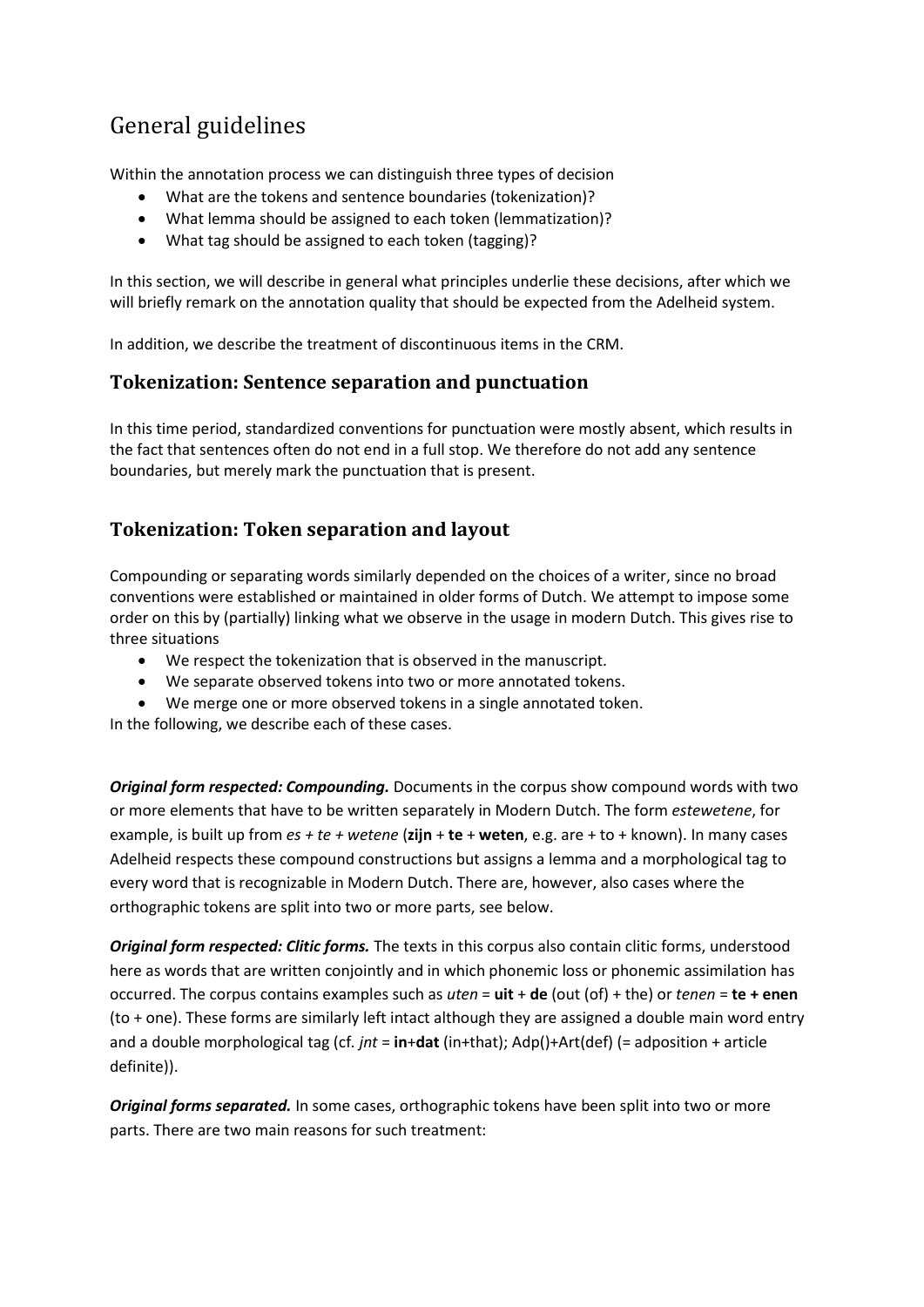- One of the parts also has a relation with another word in the sentence (see Treatment of discontinuous forms below). E.g. in *(…) diere schuldech op was (…)* (who was guilty of this), *re* is split off so that it can be marked as belonging together with *op*.
- There are several very frequent token combinations which occur in both compound and separate forms in the corpus. We have decided to treat these identically throughout. Examples are numbers and preposition-article combinations. E.g. *sessendertech* (thirty six) has been split into *sess en dertech* (six and thirty) and *inde* (in the) has been split into *in de* (in the).

Note that such splitting is never used if the compound form shows phonemic loss or phonemic assimilation.

*Original forms merged: Compounding elements.* There are also elements that are written separately in these older texts but which should rather be compounded in Modern Dutch. It is attempted to connect these words using a tilde (~) and to assign them a single lemma within Adelheid. When for example the form *toe comende* (to + coming) occurs in a particular text, the element *toe* (to) is added to *comende* (coming) = *toe~comende*.

### **Treatment of discontinuous forms**

Both in Modern Dutch as well as in older versions of the language there are grammatical constructions in which certain compound words do not appear next to each other. It is not possible to straightforwardly construct such cases with a tilde, for example when using a pronominal adverb: *diere deel an hebben* (*re* = **er** (there) + *an* = **aan** (to); comprising the pronominal adverb *eraan* (to it, thereto)).

In the annotation, such situations are treated in two different tiers. Let us take an example represented in multi-column format:

| die  | die  | <b>die</b> (that)                 | Pron(rel, forme)         |     |
|------|------|-----------------------------------|--------------------------|-----|
| daer | daer | daar (there)                      | PronAdv(dem)             | ba4 |
|      |      | metten metten met+de (with+the)   | Adp()+Art(def,formn)     |     |
|      |      | rechte rechte recht (right)       | N(sing, forme)           |     |
| toe  | toe  | toe (to)                          | PronAdv(prep)            | ea0 |
|      |      | horen horen <b>horen</b> (belong) | V(fin, pres, lex, formn) |     |

The words *daer* and *toe* together form a pronominal adverb *daartoe*. In the tag tier this is indicated by tagging *toe* with PronAdv(prep), indicating that it is part of a separated PronAdv. In the fifth tier, it is shown which tokens should be linked together. The tag *ba4* in the second line indicates that there is another word (starting with the tag *ea0*) following the fourth symbol of the word *daer*. Together, these words comprise a compound. Such tags are constructed as follows:

 $b =$  first element (i.e.: the first element that has to be found within the text): *e* = final element (i.e.: the second element that has to be found within the text); An *a* has to be connected to another *a*. The current example contains only an *a*, but in case there are more discontinuous elements within the same context tags such as *bb* and *eb* can be used. Numerals [0-9] signify the position of the symbols that are to be connected.

These tags are also used to denote parts of a separable (compound) verb, for example:

| droeghen | droeghen | dragen | V(fin, pres, lex, formn) | ba0 |
|----------|----------|--------|--------------------------|-----|
|----------|----------|--------|--------------------------|-----|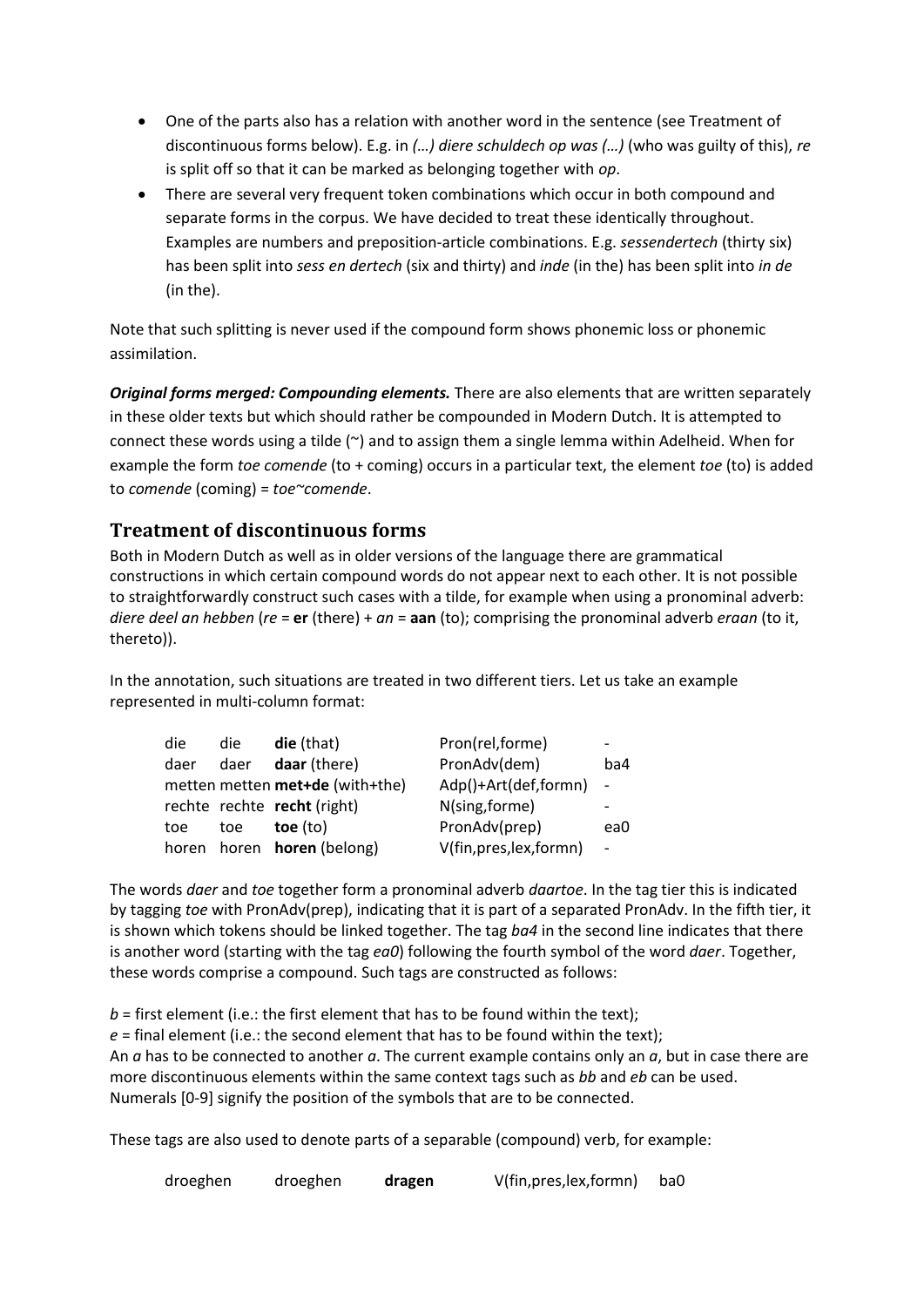ouer~ene ouerene **overeen** V(prtcl) ea7

This yields the separable verb *overeendragen* (agree (on)). In this case, the secondary word with tag a has to be placed before to the first symbol of the primary word with tag a.

Although this annotation is present in the CRM, the Adelheid system does not attempt to reproduce this. It only provides the tags mentioned but not the linking elements.

#### **Lemmatization**

Spelling conventions were also not standardized in the Old Dutch, Middle Dutch and Early Modern Dutch periods. Nearly every composer had an own way of writing and spelling. The contemporary word *sint* (saint), for example, occurs in various forms in the 14th century, such as *sinte*, *sente*, *sante*, *sunte*, *seinte*, etc. Within Adelheid it has been attempted to group these diverse forms under one entry where possible (see below).

Various phonemic and/or spelling variations are categorized under one lemma. For example, forms such as *ute, vte, uut, vvt, uit, vit,* etc. are all grouped under the lemma **uit** (out). Within these lemmas there is abstraction from flexion phenomena. Assigning of lemmas is fairly straightforward:

1. Where possible a Modern Dutch form is assigned (*si* = **zij** (she), *stede* = **stad** (city)).

2. When there is no Modern Dutch form readily available , we chose to pick a Modern Dutch form that is closely related or a fictional Modern Dutch form (*voorseit* = **voorgezegd** (aforesaid), *eeuwelike* = **eeuwelijk** (eternal), *verlyen* = **verlijden** (confess), *manesse* = **manis** (summons);

Some choices are controversial. This is illustrated by the fact that we have chosen to regard the form *hem* (him) as Pron(refl,3,sing) of the lemma **zich** (itself). In addition, forms such as *luden* and *lieden* (men, people, folk) are categorized under the lemma **man** (man).

3. Loanwords are assigned a form that generally resembles the Dutch form most closely (e.g. *pays* = **pais**).

### **Tagging**

The Adelheid tagset distinguishes the following main classes:

- N Noun
- Adj Adjective
- V Verb
- Adv Adverb
- PronAdv Pronominal adverb
- Pron Pronoun
- Art Article
- Num Numeral
- Adp Adposition
- Conj Conjunction
- Misc Miscellaneous
- Punc Punctuation

During the manual tagging of CRM, choices for word sort and number have been based on the word in its syntactic embedding. The syntactic environment clarifies whether the form *die* (that) is a pron(def) or a pron(dem). The form *jaer* (year) can occur both as singular or plural depending on the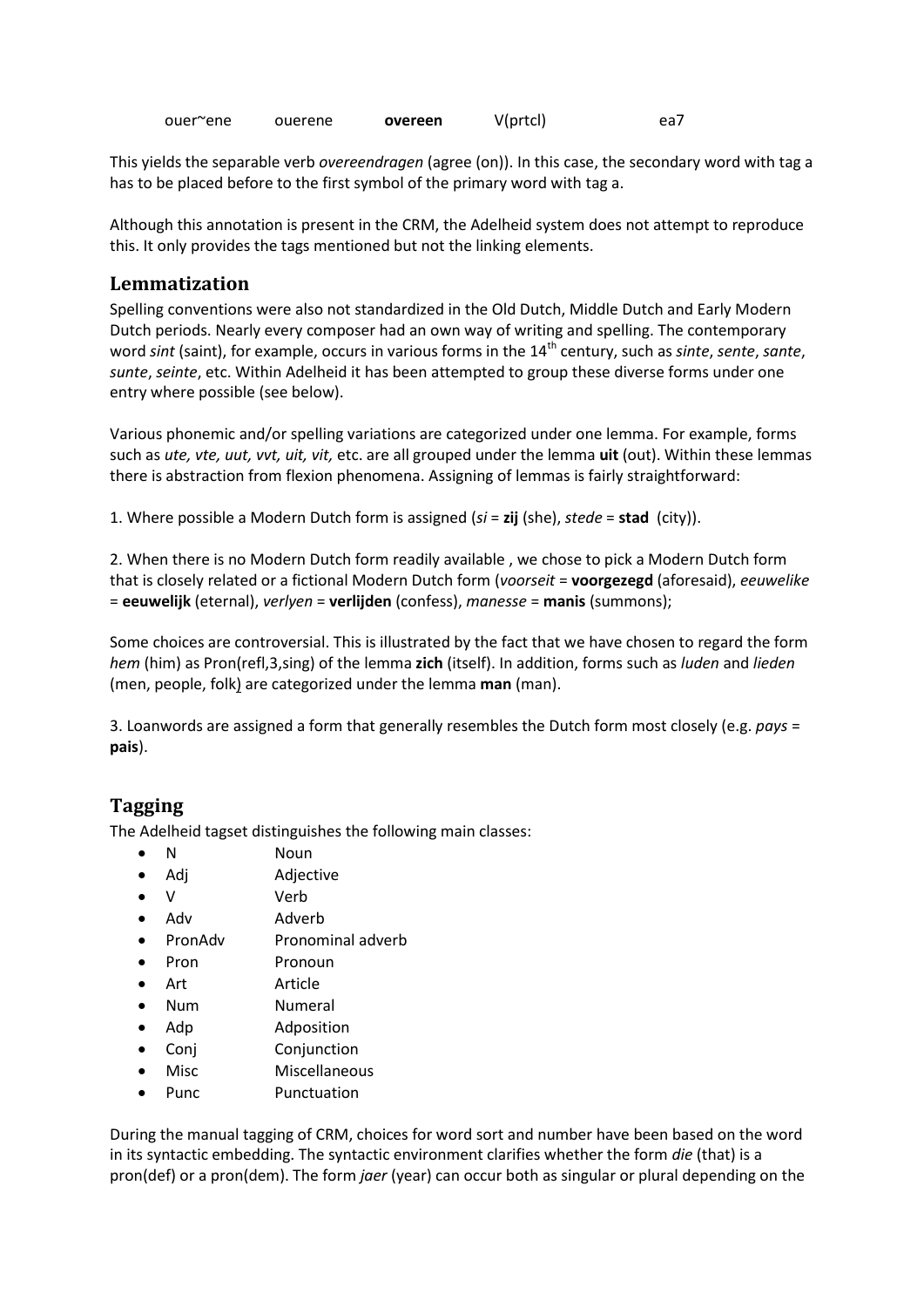context. Adelheid attempts to reproduce this behaviour, but is likely to make mistakes when a wider context is needed to determine the appropriate choice.

### **Reliability of the Adelheid System**

The reliability of the lemmas and tags assigned by Adelheid depends on the type of text, its date of composition, and location of origin. Adelheid has been trained using the manually labeled and tagged CRM corpus of approximately 2,700  $14^{th}$ -century documents composed in Belgium and the Netherlands. The more a still to be coded text resembles a  $14<sup>th</sup>$ -century text available in the corpus, the higher the reliability of the lemmas and tags that Adelheid provides for this new text. It has to be considered, however, that a tagged corpus of 2,700 documents is not entirely homogeneous with respect to tags and lemmas. Different people at different time intervals have contributed to the corpus, and although agreements have been made to create uniform tags and lemma labels this cannot rule out the occurrence of certain (arbitrary) choices entirely.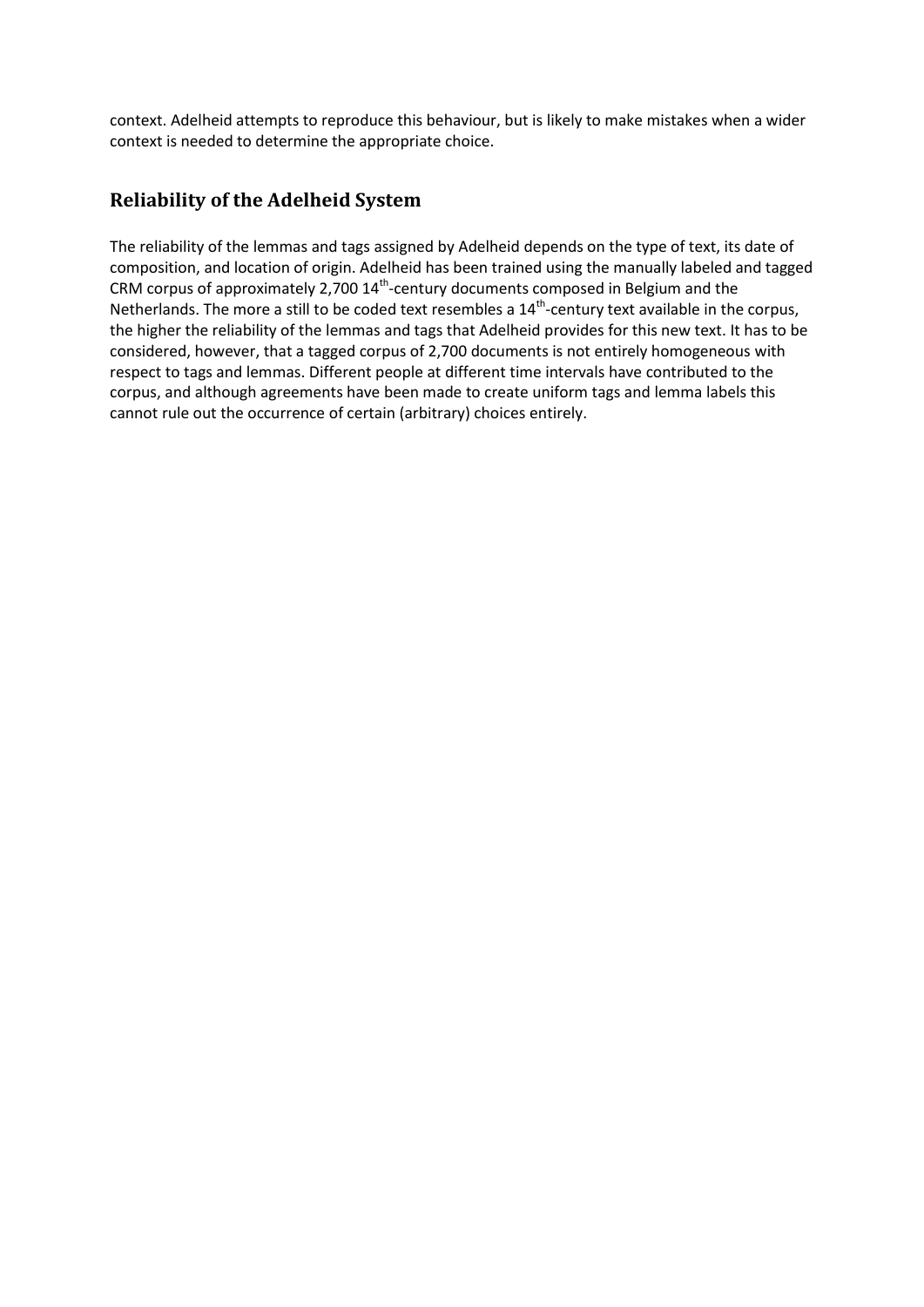# Noun

When assigning lemmas, the substantive is usually brought back to the nominative singular. We maintain the *–e* ending of the nominative if this is acceptable in Modern Dutch (for example in the case of the entry *hoeve* (farmstead)).

Diminutives are generally treated as a nominative singular. The diminutive *straetken* (little street) is assigned the lemma **straat** (street), for example.

Adelheid contains the following tags for substantives: N(sing)/000/ = noun singular (example *jaer* = lemma **jaar** (year)) N(sing,forme)/001/ = noun singular flexion *-e* (*jaere* = lemma **jaar** (year)) N(sing,formn)/004/ = noun singular flexion *-n* (*jaeren* = lemma **jaar** (year)) N(sing,forms)/002/ = noun singular flexion *-s* (*jaers* = lemma **jaar** (year)) N(sing,formlatin)/[no such tag]/ = noun singular flexion Latin (*vicarius* = lemma **vicaris** (vicar)) N(sing,unclear)/009/ = noun singular form/flexion unclear (*[unreadable form in manuscript]* = lemma **jaar**; the word is illegible) N(plu,formbase)/010/ = noun plural (no plural ending) (*jaer* = lemma **jaar** (year)) N(plu,forme)/011/ = noun plural flexion *-e* (*jaere* = lemma **jaar** (year)) N(plu,formn)/014/ = noun plural flexion *-n* (*jaeren* = lemma **jaar** (year)) N(plu,formr)/015/ = noun plural flexion *-r* (*kinder* = lemma **kind** (child)) N(plu,forms)/012/ = noun plural flexion -s (*zwaghers* = lemma **zwager** (brother in law)) N(plu,formlatin)/[no such tag]/ = noun plural flexion Latin (*prochianem* = lemma **parochiaan** (member of the parish)) N(plu,unclear)/019/ = noun plural form/flexion unclear

Note: As should be expected, the tag N(sing,formlatin) and the latter three tags are not found in combination with the substantive *jaer* (year).

#### **Comments on the above tags**:

The tag N(sing,forme) is assigned to all forms of the substantive that end in *–e*, even when it concerns a weak noun that has a stem ending in *–e* in Middle Dutch (like *vrouwe* (lady, wife)), or when a Modern Dutch form has a stem ending in *–e* (like *hoeve* (farmstead) or *bode* (messenger)).

The tag N(sing, formn) is assigned to all endings of the substantive that end with *–n*. In case the stem ends in an *–n*, the word is given the tag N(sing) without encoding for its particular ending.

The tag N(sing,forms) is assigned to all endings of the substantive ending in an *–s* or *–x* (for example in *coninx* (king), in which the *s* is part of the *x*; compare *conincs*). Tagging for this particular element has been a bit too extensive, causing words with a stem ending in *–s* also having been tagged as N(sing,forms) (examples include forms such as *huis* (house), cijns (tax), and *vonnis* (verdict)).

The tag N(plu,formbase) indicates that we are dealing with a plural without a plural ending. Older forms of Dutch show forms of neuter words with a heavy stem syllable but without a separate plural marker. Examples include *jaer* (year(s)) and *dinc* (lawsuit(s), thing(s)). Next to that, fourteenth century Dutch has forms such as *scepen* (alderman) and *morgen* (land measure) without plural ending.

The tag N(plu, forme) is assigned to cases in which a plural ending consists of stem + *-e*. In addition, this tag appears with plurals (based on the context) the stems of which already end in an *-e* (for example *oorkonde* (charter), *jaergetijde* (season), and *getuige* (witness)).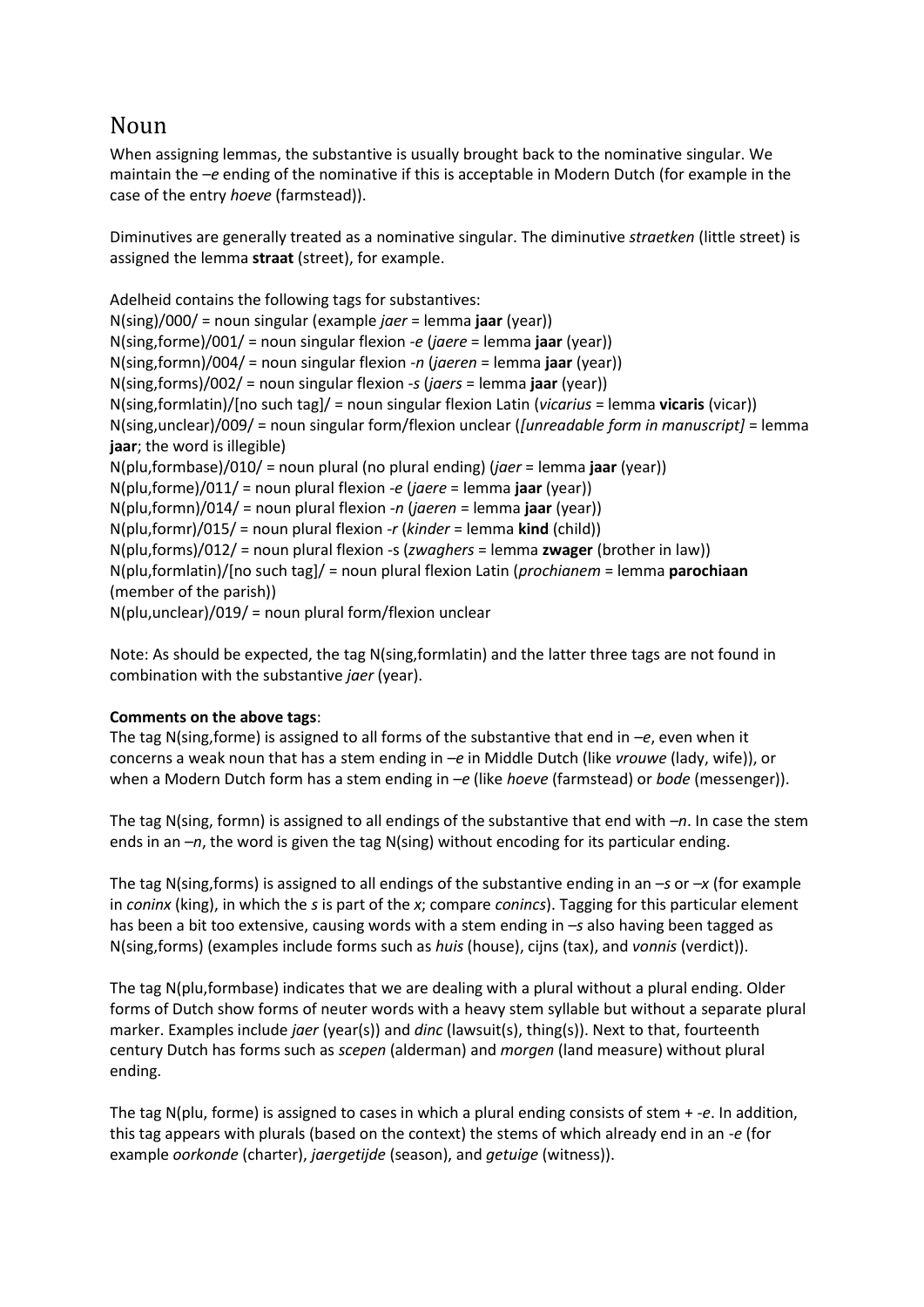The tag N(plu,formn) is assigned when a plural consists of stem + *-en* (or a variant thereof).

The tag N(plu,formr) is found with words that have an *-er/-ere* plural ending in older variants of Dutch (compare the modern Dutch 'staple plurals' *kleed-kl(ed)eren* (cloth-cloth(e)s), *ei-eieren* (eggeggs), *kind-kinderen* (child-children). This tag is occasionally found with words for which the stem ends in an -r, for example *bunder* (land measure).

The form N(plu,forms) is assigned if a plural ending consists of stem + -s (or an apt alternative). At times, this tag is found in plurals that have a stem ending in -s but which lack a proper plural ending (*gras* understood as 'grassen' (grasses), *mis* (masses), huis (houses), or mens (humans, people)).

**Proper names** denote individual entities. The following forms are distinguished:

a. first names (*Johannes, Claes, Wouter*) b. family names, surnames *((Jacob) van Leyden*) c. names of places, cities, or locations (*Leyden, Brussel, etc*.) d. names of streets (*Jacobstraet*) e. names of saints and holy men (*Martinus* (Martin), *Maria* (Mary), *Johannes* (John); also includes God) f. days of celebration (*kerstmis* (christmas)*, sinxen* (Pentecost/Whitsun), *middenzomere* (midsummer), *midwinter* (midwinter)) g. months (*januari* (January), *maert* (March))

Ad a. comments on first names: First names are not completely consistently traced back to the basic form (lemma) in the original corpus. This could lead to irregularities in the output of Adelheid.

Ad b. comments on family names (or surnames): It is quite often unclear whether we are already dealing with proper family names. In the example of *Johannes den cupre*, *den cupre* could either be a family name or a professional reference (which it would have been originally (cooper)). Since the context generally does not hint at a particular interpretation, the choice for either option seems to be an arbitrary one.

Ad e. and f.: Names that include days of celebration and masses for saints and holy men are generally tagged as follows. Modern Dutch *sint jansmis* (saint John's mass) = **sint** (saint) + **Johannes** (John) + **mis** (mass). Exceptions include *kerstmis* (Christmas), which has been given the lemma **kerstmis** (Christmas), although it is noted that this originates from Christ's mass.

When assigning lemmas to proper names, it is not always to the 'original' stem form that the new form is traced back. De family name *berghen* in *gheertrwd van berghen*, for example, is traced back to **bergen** (mountains) and not to **berg** (mountain). Similarly, the family name *coppen* is assigned the lemma **koppen** (heads).

Adelheid contains the following tags for proper names:  $N(\text{prop})/020/$  = noun proper name N(prop,forme)/021/ = noun proper name flexion *-e* N(prop,formn)/024/ = noun proper name flexion *-n* N(prop,forms)/022/ = noun proper name flexion *–s* N(prop,formlatin)/[no such tag]/ = noun proper flexion Latin N(prop,unclear)/029/ = noun proper name form/flexion unclear

#### **Comments concerning these tags:**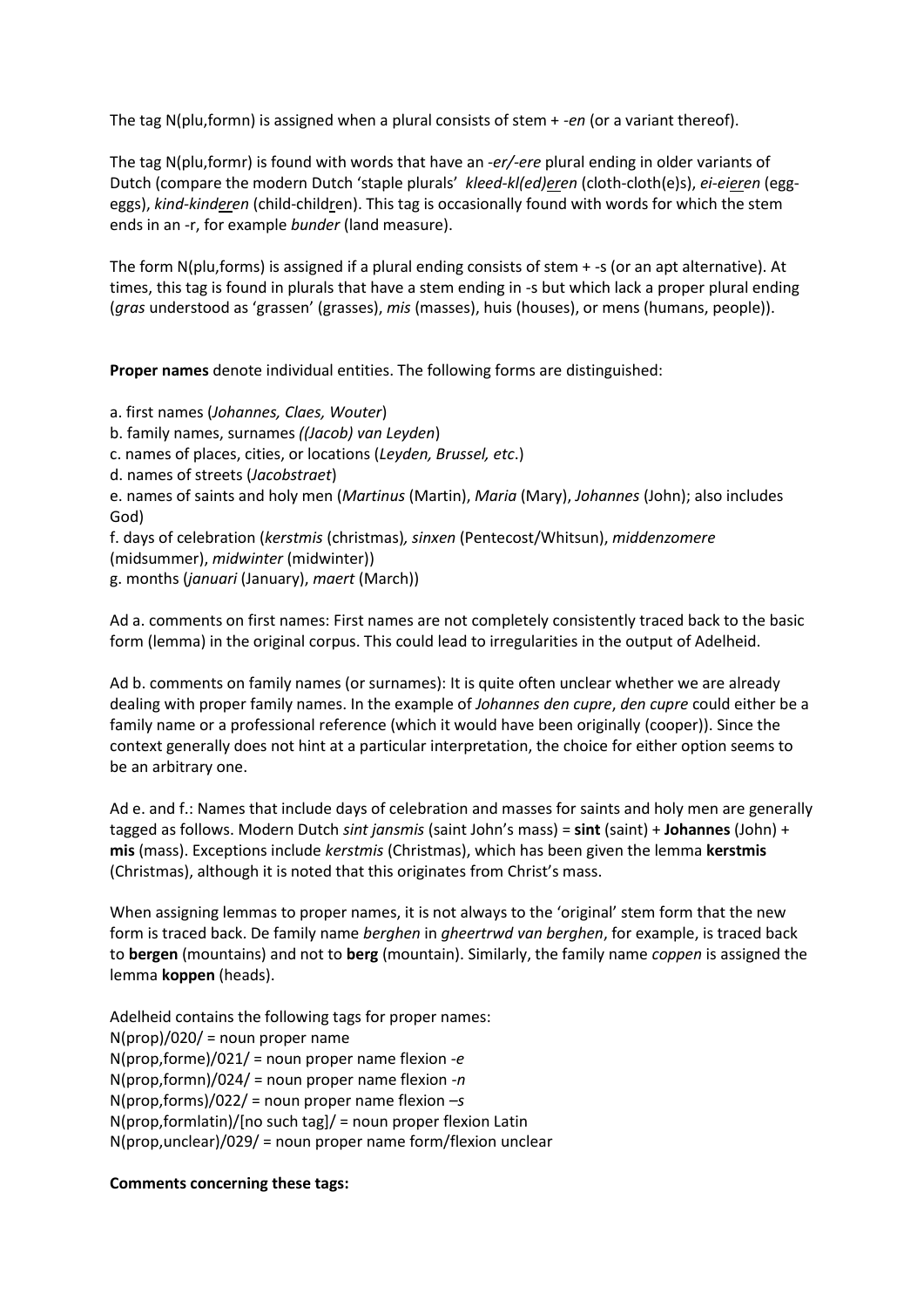The tag N(prop) is assigned when the proper name has no particularly salient ending, such as *Willaem, dirc, haerlem* en *leyden*.

The tag N(prop,forme) is assigned when the proper name ends in an *-e*, for example in *voorhoute, agniese*, van den *bossche*, *bekensteyne*, but also if the stem tends to look like an *-e ending* (van *alcmade, tetterode*).

The tag N(prop,formn) is assigned when the proper name ends in an *-(e)n*, such as *aliden, romen, calenstraten, brunen.*

The tag N(prop,forms) is assigned when the (genitive) ending of the proper name ends in an *-s* (e.g. *boudewijns* (of Baldwin)), but also when the ending already ends in an -s (for example in *georgius* and *laurens*).

N(prop,formlatin) is assigned when the ending does not fit in the 'Dutch system' properly, for example word forms such as *augustio* or *octobri*.

The tag N(prop,unclear) is assigned when it is generally difficult to interpret the ending (because it is illegible or contains abbreviations that are hard to interpret).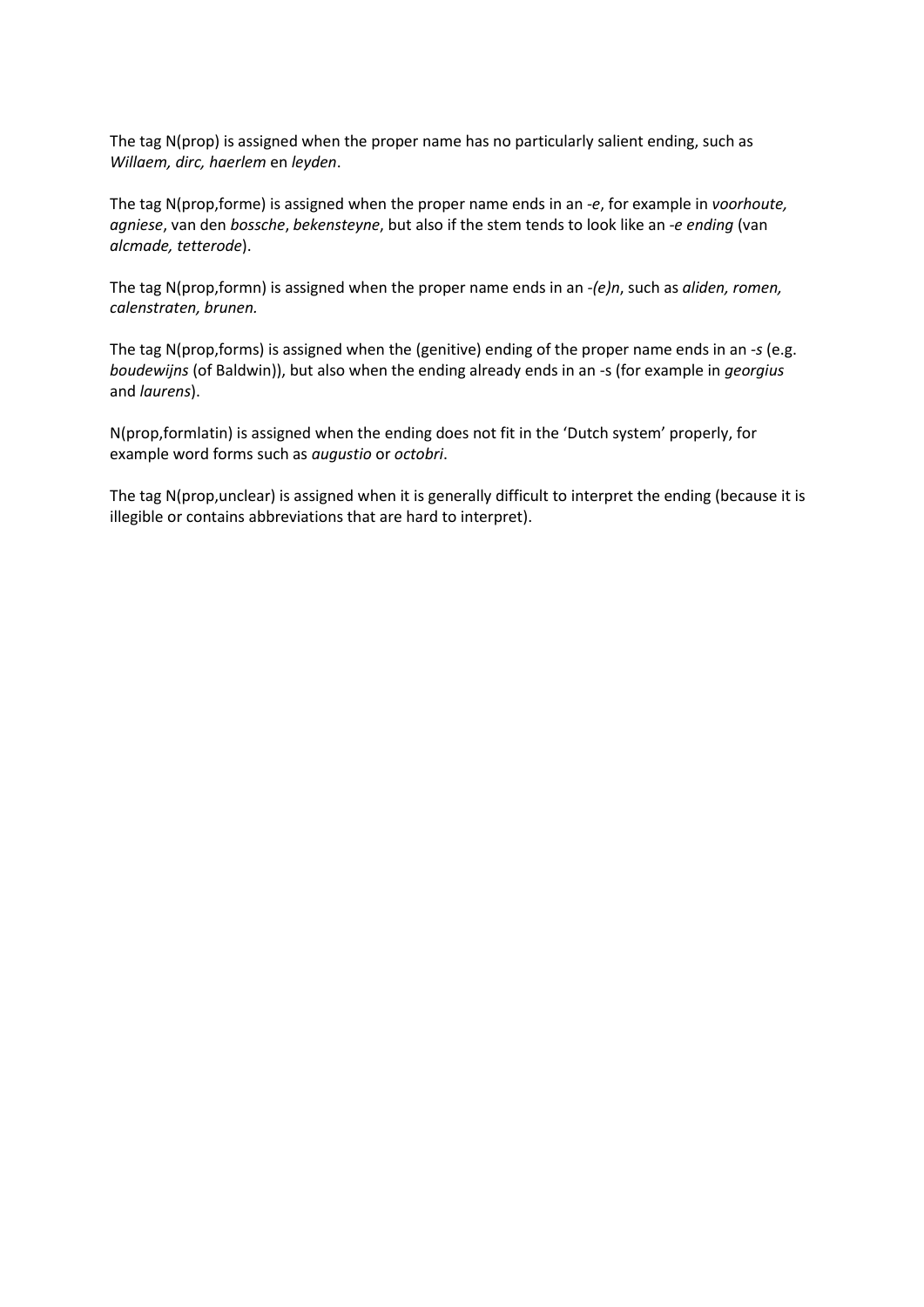# Adjective

#### *Assigning of lemmas*:

The adjective is assigned a lemma without accounting for flexion. The adjective *grote* (big), for example, is assigned to the uninflected lemma **groot** (big).

#### *Comparatives and superlatives:*

The comparatives and superlatives are not categorized with the lemma of the positive but are instead given their own lemmas (cf. *ouder* (older) and *oudst* (oldest) are given the main entries **ouder** en **oudst**, respectively). This avoids problems that arise when these forms are assigned to the lemma **oud**, since the comparative form could coincide with forms having a case ending in *-er*.

#### The following words, representing problematic cases, are tagged as adjectives:

*-sent(e), sint(e)* etc. (saint) (*op den dach na sente agneten* (on the day after Saint Agnes)) *-ene* (*die ene zide* (the one side))

*-ander* (other) (*die ander zide* (the other side))

*-vorseit, vornoemt, vorscreven* (aforesaid, aforementioned, aforecited), *lestgeleden* (last) (forms that can occur both before and after a noun)

*-groot* can occur as a name for a coin (as in *enen halue oude groot* (a half old 'groot')). At the same time, however, there are cases such as *ouden groeten conings tornoysen* (old, big 'tornoysen' (= coins) of the king)). Adelheid is not immaculate in deciding whether we are dealing with an adjective or a noun.

#### *Difference between an adjective and a participle*

A participle functioning as an attributive adjective in a compound noun group is tagged as an adjective. *Gezegeld* (sealed) is an adjective in *de gezegelde brief* (the sealed letter), whereas it is tagged as a participle in *de brief gezegeld met ons zegel* (the letter sealed with our seal) because it is part of a complement.

*The following tags of the adjective are used in Adelheid:* Adj( $)/100/$  = adjective Adj(forme)/101/ = adjective flexion *-e* Adj(formn)/104/ = adjective flexion *-n* Adj(formr)/105/ = adjective flexion *-r* Adj(forms)/102/ = adjective flexion *-s* Adj(unclear)/109/ = adjective flexion is unclear (part of the word has been shortened or is illegible)

#### **Comments regarding these tags:**

The tag Adj(forms) is also assigned to words such as *kommerloos* (without trouble, trouble free) and *schadeloos* (without damage, damage free) despite the fact that the stem of these words already carries a final -s.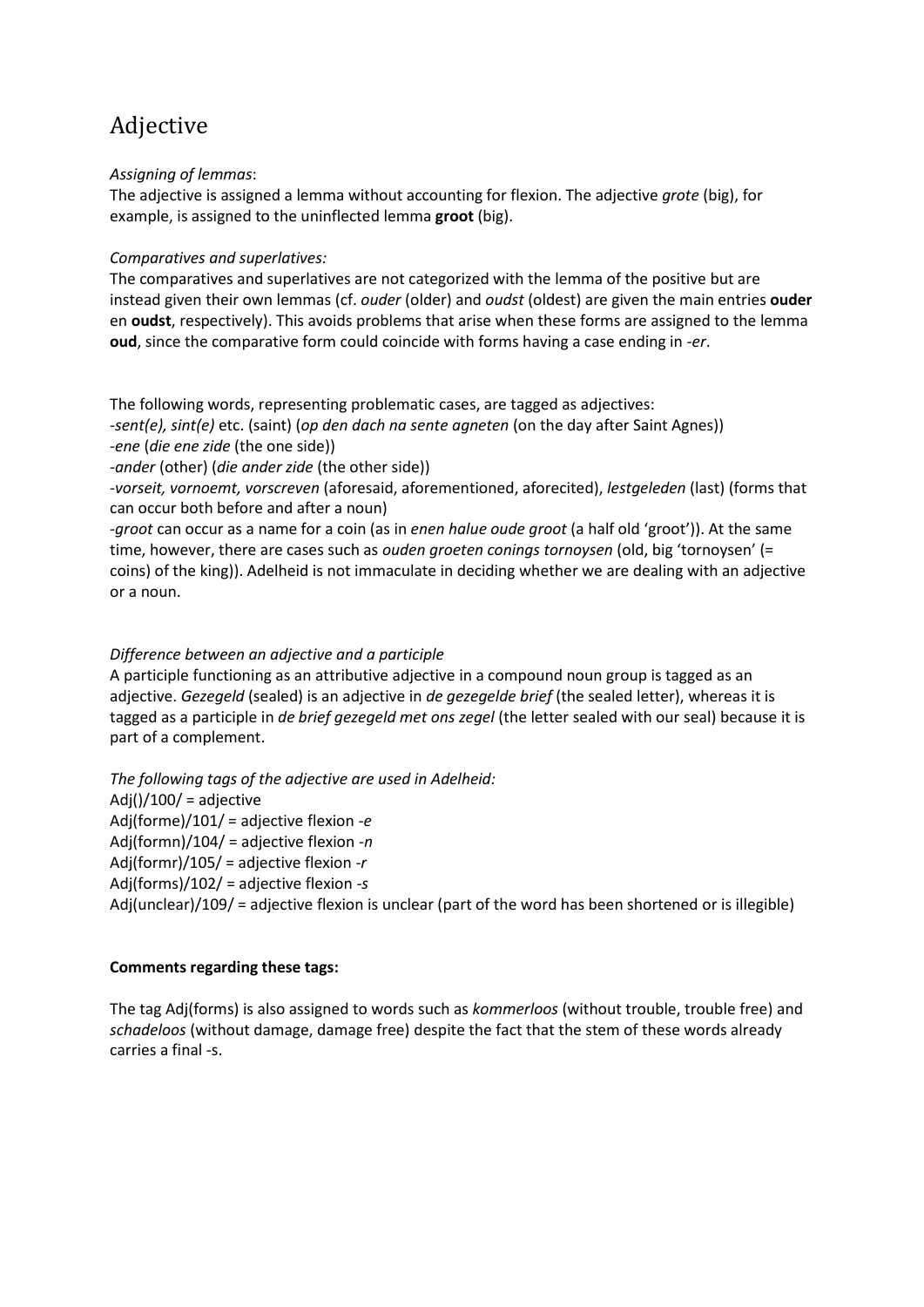# Verb

#### **General remarks:**

*Assigning of lemmas:* The lemma is always the infinitive.

#### *Conjunctive:*

Although the imperative has a separate designation, the conjunctive does not have any special tag.

#### *Finite verb:*

There is no explicit tag for the person of the finite verb. Consecutively, there is no way of telling whether we are dealing with a first person singular or a third person plural. It is possible, however, to distinguish between past or present tense.

*The following tags of the verb are used in Adelheid:* V(infin)/250/ = verb infinitive V(infin,forme)/251/ = verb infinitive flexion *-e* V(infin,formn)/254/ = verb infinitive flexion *-n* V(infin,unclear)/259/ = verb infinitive flexion unclear V(fin,pres,aux\_cop)/210/ = verb finite present auxiliary verb or copula V(fin,pres,aux\_cop,forme)/211/ = verb finite present auxiliary verb or copula flexion *-e* V(fin,pres,aux\_cop,formn)/214/ = verb finite present auxiliary verb or copula flexion *-n* V(fin,pres,aux\_cop,formnt)/217/ = verb finite present auxiliary verb or copula flexion *-nt* V(fin,pres,aux\_cop,formt)/213/ = verb finite present auxiliary verb or copula flexion *-t* V(fin,pres,aux\_cop,unclear)/219/ = verb finite present auxiliary verb or copula form/flexion unclear V(fin,pres,lex)/200/ = verb finite present lexical V(fin,pres,lex,forme)/201/ = verb finite present lexical flexion *-e* V(fin,pres,lex,formn)/204/ = verb finite present lexical flexion *-n* V(fin,pres,lex,formt)/203/ = verb finite present lexical flexion *–t* V(fin,pres,lex,unclear)/209/ = verb finite present lexical form/flexion unclear V(fin, past, aux  $\text{cop}$ )/230/ = verb finite past auxiliary verb or copula V(fin,past,aux\_cop,forme)/231/ = verb finite past auxiliary verb or copula flexion *-e* V(fin,past,aux\_cop,formn)/234/ = verb finite past auxiliary verb or copula flexion *-n* V(fin,past,aux\_cop,format)/237/ = verb finite past auxiliary verb or copula flexion *-nt* V(fin,past,aux\_cop,format)/233/ = verb finite past auxiliary verb or copula flexion *-t* V(fin,past,lex)/220/ = verb finite past lexical V(fin,past,lex,forme)/221/ = verb finite past lexical flexion *-e* V(fin,past,lex,formn)/224/ = verb finite past lexical flexion *-n* V(fin,past,lex,formnt)/227/ = verb finite past lexical flexion *-nt* V(fin,past,lex,formt)/223/ = verb finite past lexical flexion *–t* V(fin,past,lex,unclear)/209/ = verb finite past lexical form/flexion unclear  $V(imp)/240/$  = imperative V(imp,formt)/243/ = imperative flexion *-t* V(participle,pres,forme)/271/ = verb participle presens flexion *-e* V(participle,pres,forms)/272/ = verb participle presens flexion *-s* V(participle,past,formn)/274/ = verb participle past flexion *-n* V(participle,past,formt)/273/ = verb participle past flexion *-t* V(participle, past, unclear)/279/= verb participle past form/flexion unclear *(*e.g. *betal, vernouch*)  $V(\text{prtcl})/285/$  = verb particle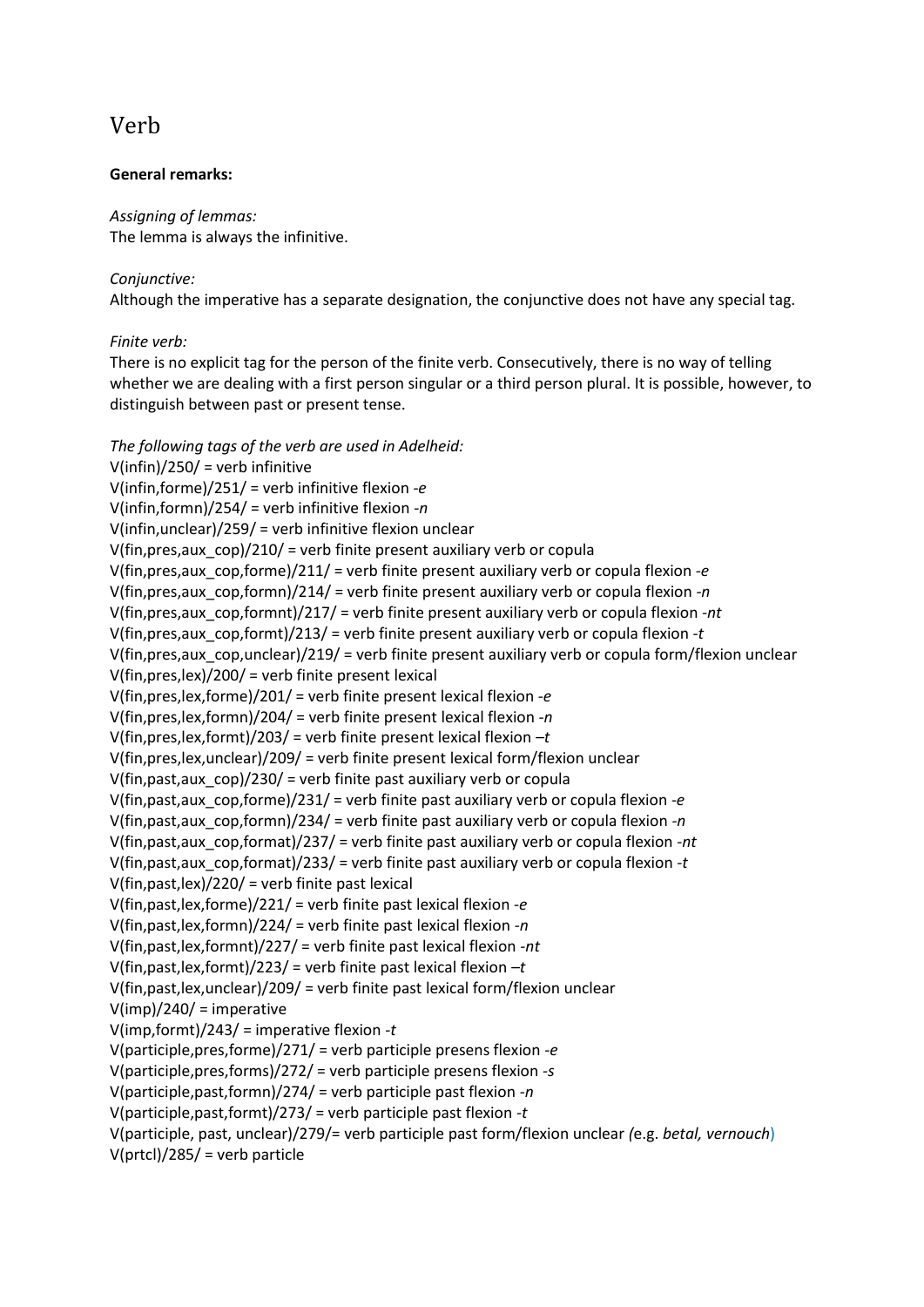#### **Comments regarding these tags:**

#### *Lexical verbs:*

The tags V(fin,pres,lex) and V(fin,past,lex) indicate the present and past tense forms of lexical verbs, respectively.

#### *Copular and auxiliary verbs:*

The tags V(fin, pres, aux\_cop) and V(fin, past, aux\_cop) indicate the present and past tense of either copular or auxiliary verbs, respectively.

*Copular verbs: sijn, wesen* (to be), *bliven* (to stay*), werden* (to become*), schinen* (to appear (to)), heten (to be called), and *dunken* (to be of the opinion).

#### *Auxiliary verbs*:

time: *hebben* (have), *zijn* (be), *zullen* (shall); aspect: *plegen* (durative) (commit), *beginnen* (start), *varen* (go), and *gaan* (ingressive) (go); passive voice: *werden* (become), *zijn* (are);

modality: *willen* (will), mogen (may), zullen (shall), moeten (must), *dorren* (dare, may, must, can), *kunnen* (can) and *hebben* (have);

causality: *doen* (do), *laten* (let, leave);

imperative: The imperative can be described using one of the verbs *zullen* (shall) or *willen* (want, will);

description: *doen* (do), *plegen* (commit).

#### *Imperative:*

The tag V(imp) indicates that we are dealing with an imperative (second person singular) The tag V(imp,formt) indicates that we are dealing with an imperative ending in *-t* (second person plural)

#### *Infinitive:*

The tag V(infin) indicates the infinitive without a particular ending.

The tag V(infin,forme) is assigned to infinitives with an ending in -e, such as in: *hi began te sprekene* (he began to speak). Nota bene: *van gheldenne* is tagged as an infinitive.

The tag V(infin,formn) is assigned when an infinitive ends in an extra *-(e)n* (*wetenen* (to know), *houdenen* (to hold))

#### *Participles:*

The infinitive also serves as the lemma for participles.

The tag V(participle,pres,forme) indicates a present participle that is not used attributively (e.g. *Rorende van dier ander helfte* (concerning the other half).

The tag V(participle,pres,forms) is assigned to adverbs that are formed on the basis of present participles. The adverb *blijvens* (net), for example, finds its basis in the present participle *blijvend(e*) (remaining).

The tag V(participle,past,formt) is assigned to past participles of a weak verb that are not used attributively (*gehelijc dat vorseit es* (as said above)).

The tag V(participle,past,formn) is assigned to a past participle of a strong verb that is not used attributively (*is ghedaen* (has been done), *is ghelegen* (is/has been situated), etc.)

#### *Separable (compound) verbs:*

The tag V(prtcl) is assigned to the non-verbal part of the separable verb when this element is found unattached.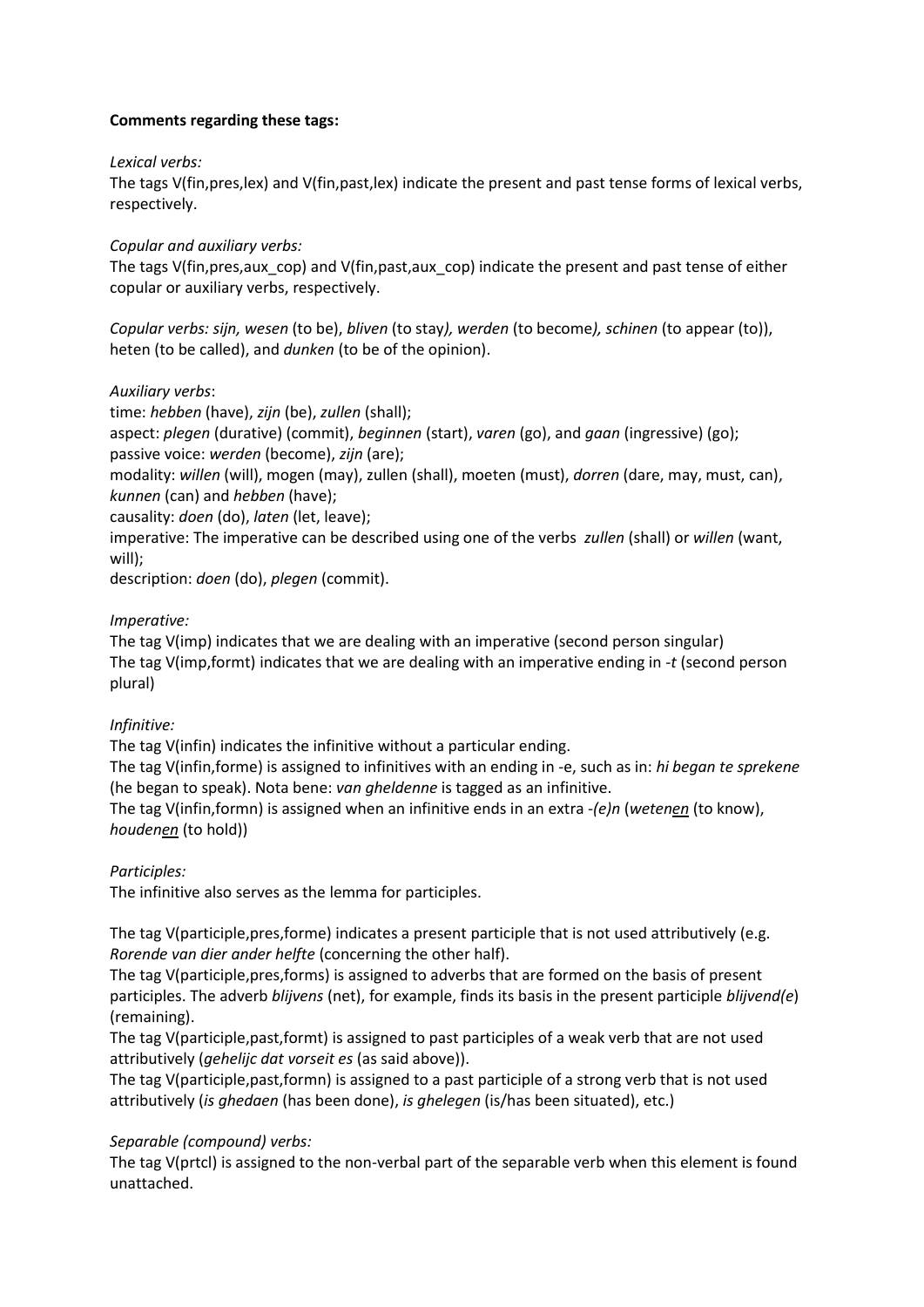#### *Tags of verbal inflection:*

The tag formt is assigned to inflections ending in a *-d* or a *-t* (*werkt* (works), *zegt* (says), etc.). If the stem of the verb ends in a *-d* or a *-t* (*worden* (to become), *vinden* (to find), *moeten* (to have to), *houden* (to hold), etc.), the inflected forms of the verb (*hij houdt/hout* (he holds), *hij wordt/wort* (he becomes), *hij vind* (he finds)) do not receive an ending. The tag formt is consequently not assigned here.

In contrast, past participles that have a stem ending in a *t-*sound generally do receive the tag formt (*geschiet* (happened), *geset* (placed)).

The tag formn is assigned to past participles of strong verbs and with plural inflected verbs, but not with infinitives.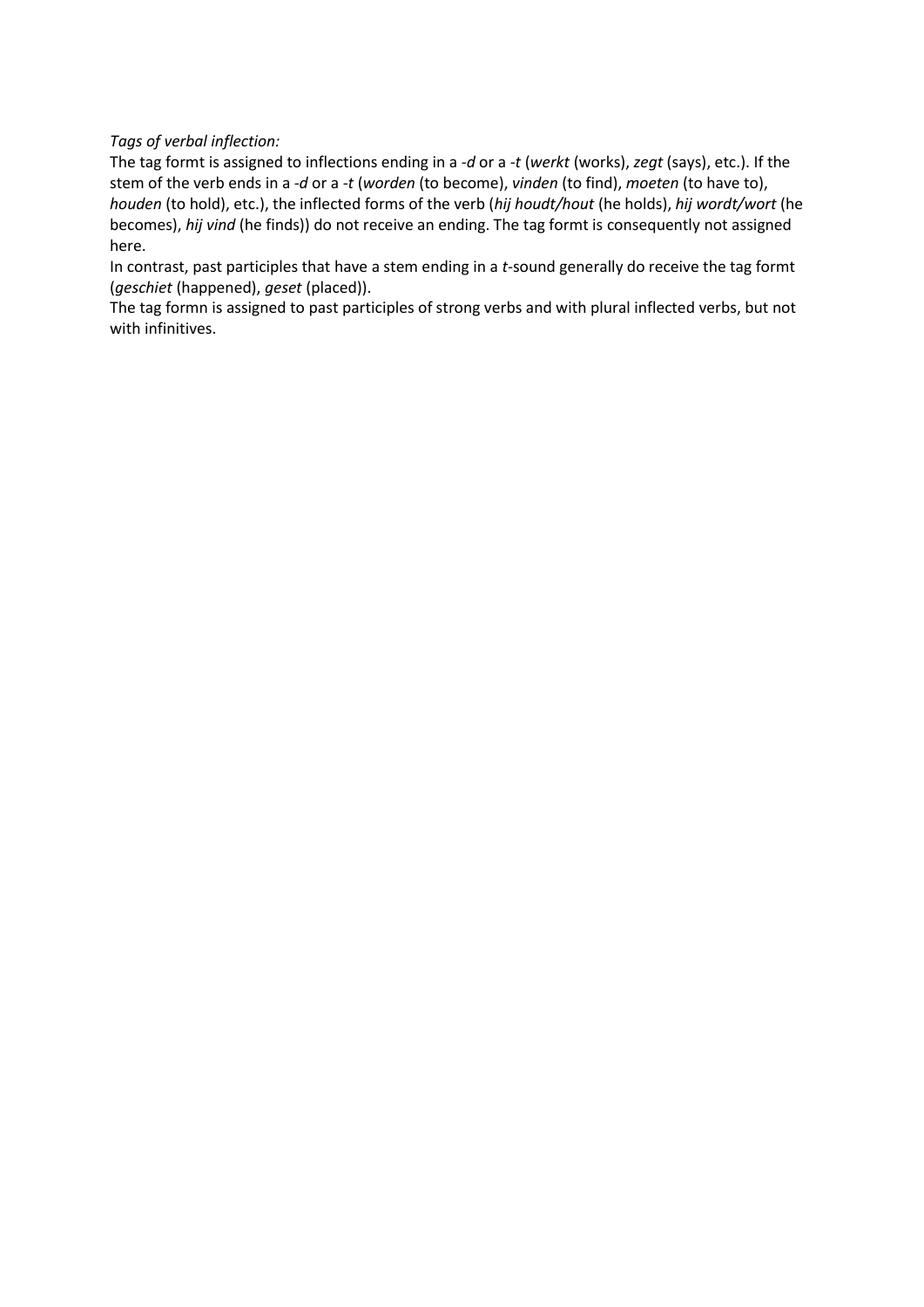# Adverb

An adverb modifies any sentence element, excepting nouns (in which case it would not be an adverb but an adjective). One of the characteristics of an adverb is that it is not subject to inflection and does not receive an ending except for its comparative and superlative form.

Examples:

| Vele - meer - meest | (many - more - most)  |
|---------------------|-----------------------|
| Wel - bat -best     | (good - beter - best) |

These forms have been assigned main entries in the inflected form: **Veel - meer - meest** (many - more - most) **Wel - bat -best** (good - beter - best)

These forms have been assigned the tag adverb(gener)/500/.

The following adverbs are distinguished within Adelheid:

- a. adverb (general)
- b. demonstrative adverb
- c. relative adverb
- d. interrogative adverb
- e. indefinite adverb
- f. resuming adverb
- g. negative adverb

Ad a. This pertains to adverbials of time, for example, such as: *voorts* (hence), *immermeer* (evermore), *jaarlijks* (yearly). But also: *erfelijk* (hereditary), *ook* (also), *genoeg* (enough), etc.

Ad b. This pertains to demonstrative adverbs such as the word *alsoe* (so) in the sentence: *alsoe verre alst onder ons gheleghen es* (as far as it is in our possession) The word *aldus* (thus) in the subsequent sentence is a demonstrative adverb as well: (…) *dat al dese voerwaerden aldus geschiet zijn* (that all these preconditions have thus happened)'.

Ad c. This mainly pertains to the relative adverbs *daer* (there (where)) and *toen* (then (when)). Examples are provided in the following two sentences:

*(…) in der stat van Eyke jn eynich huys daer meyster heynric voers(creuen) of sine erfnamen denen Cens ontfaen willen* (in the city of Eyke (proper name) in a house where master heinric (aforementioned) of his heirs the tax wants to receive) *Dit was ghedaen jnt jaer ons heren doe (=* toen*) men screef M ccc En(de) sess* (This was done in the

year of Our Lord when it was written M ccc and six)

Ad d. This mainly pertains to the interrogative adverbs *waer* (where) and *hoe* (how), illustrated in the following two sentences:

(…) *onsen goed so waer dat gheleghen es binnen ghend* (our good as where it is situated within Ghent (a city in Belgium))'

(…) *al dat recht dat wi hebben ane al die vischerie in die Lake ende in die Vliet hoe sie leghet ochte ligghen mach ochte hoe dat ghenoemt si* (al the rights that we have to all the fishing in the lake and in the stream and no matter how they are called, or where they are)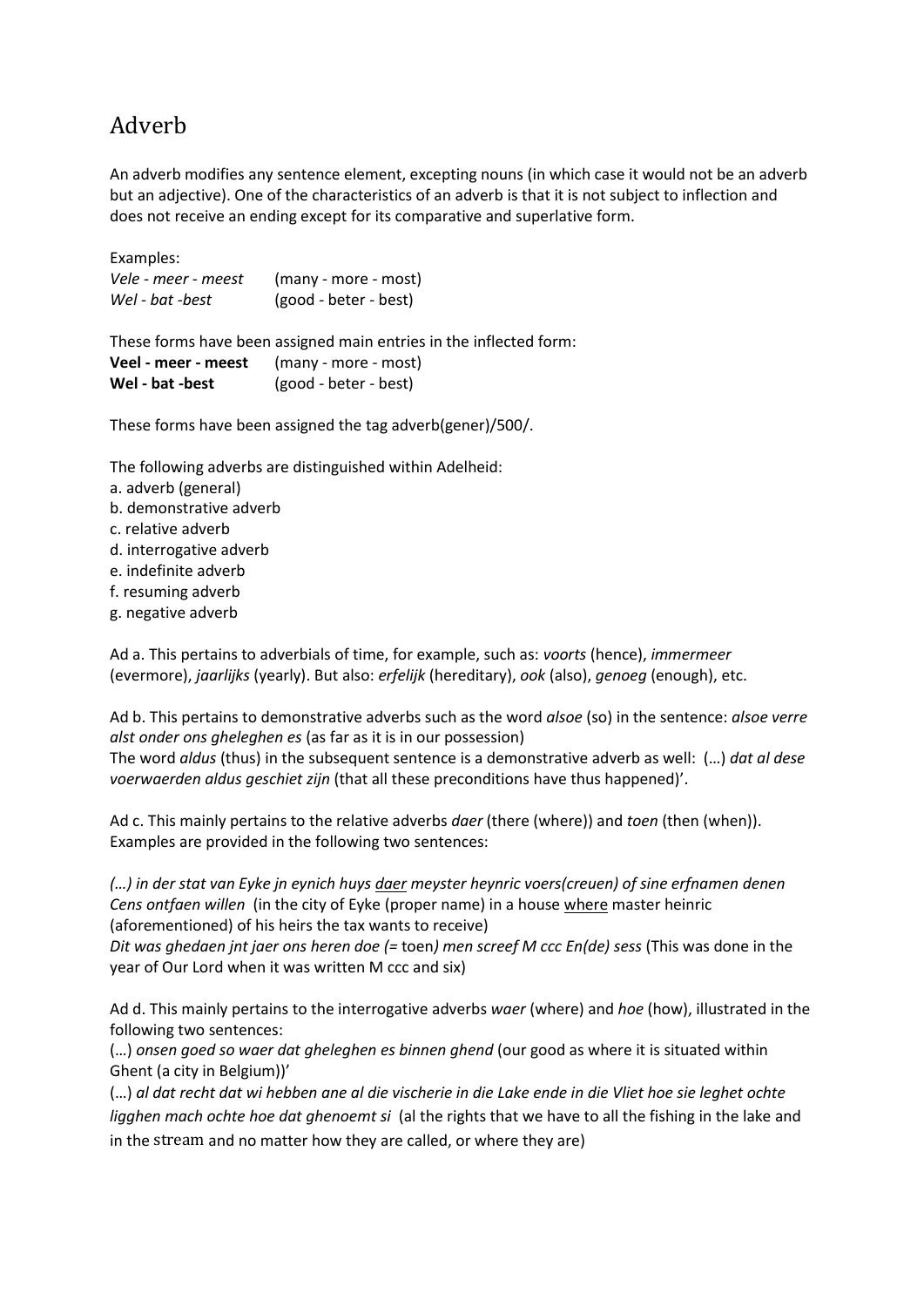Ad e. This pertains to indefinite adverbs such as: *nergens* (nowhere), *ergens* (somewhere), *anderswaer* (elsewhere), and *so* (so, thus) in a sentence such as: *(…) ende alle de goede soe (= 'zo') waer dat sie gheleghen sijn (…)*

Ad f. This pertains to the resuming adverb *so* (so) in sentences such as:

*Jn ghetughenisse der waerheyt so hebben wir schepen voerscreven partien onsen ghemeynen syegel aen desen brief doer desen anderen ghesteken ghehangen.* (To confirm the truth so we have (…)

Ad g. This pertains to the negative adverbs *en, ne, -n*, and *niet* 'not'. Middle Dutch quite regularly shows forms of negative concord. In such cases, a negative particle *en* or *ne* is positioned before the finite verb, and the remainder of the sentence contains a second negative constituent.

*Waeromme ne gaedi tot hare niet* (why don't you go to her?)

The following tags are used for adverbs: Adv(gener)/500/ = adverb general Adv(dem)/510/ = adverb demonstrative Adv(rel)/520/ = adverb relative Adv(inter)/530/ = adverb interrogative Adv(indef)/540/ = adverb indefinite Adv(resum)/550/ = adverb resuming Adv(neg)/560/ = adverb negative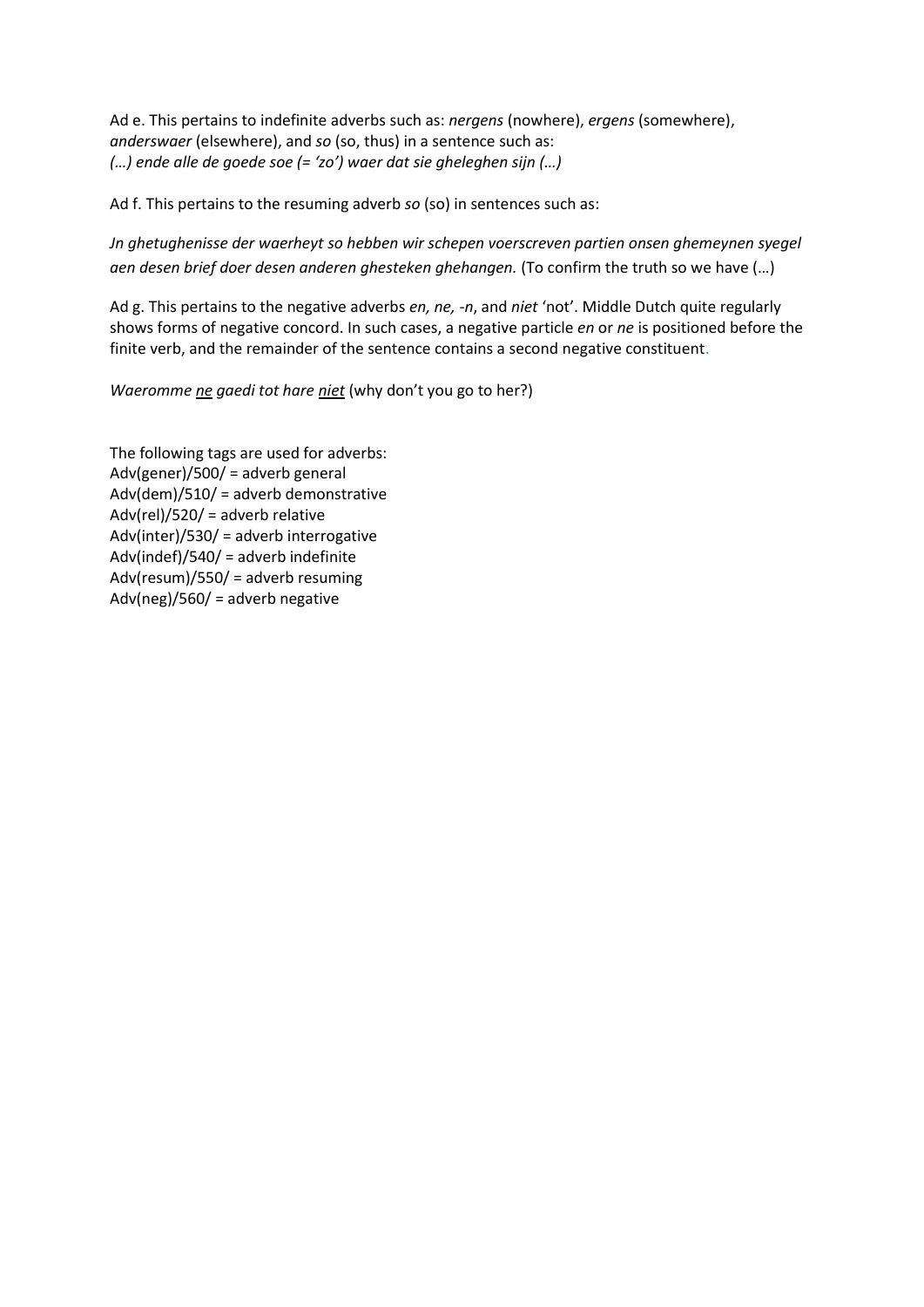# Pronominal Adverb

A pronominal adverb is a combination of an adverb such as *er* (there), *hier* (here), *daar* (there), *waar* (where), and one or more prepositions (for example *aan* (on), *bij* (by, next to), *voor* (in front of)). These prepositions probably originated from older adverbs. The resulting pronominal adverbs have forms such as *daarvan* (thereof), hierin (herein), and waardoor (whereby).

Pronominal adverbs can occur as separated elements in a sentence:

*(…) die wert op een dobbelspel gesteken daer hi aen sterff*) ((that one) was stabbed during a dice game and he died of this))

The following pronominal adverbs are distinguished:

- a. Personal pronominal adverbs (*erover* (over/across it))
- b. Demonstrative pronominal adverbs (*hiermede* (herewith), *daermede* (therewith))
- c. Relative pronominal adverbs (*daeraen* (thereon))
- d. Interrogative pronominal adverbs (*waarom* (why), waarop (what (…) on/for))
- e. Indefinite pronominal adverbs (NB this tag does not occur in the CRM)

Furthermore, the tag PronAdv(prep)/655/ is assigned when the preposition occurs separated from the adverb.

The following tags are used for pronominal adverbs: PronAdv(pers)/605/ = pronominal adverb personal PronAdv(dem)/615/ = pronominal adverb demonstrative PronAdv(rel)/625/ = pronominal adverb relative PronAdv(inter)/635/ = pronominal adverb interrogative PronAdv(indef)/645/ = pronominal adverb indefinite (NB this tag is does not occur in the CRM) PronAdv(prep)/655/ = pronominal adverb preposition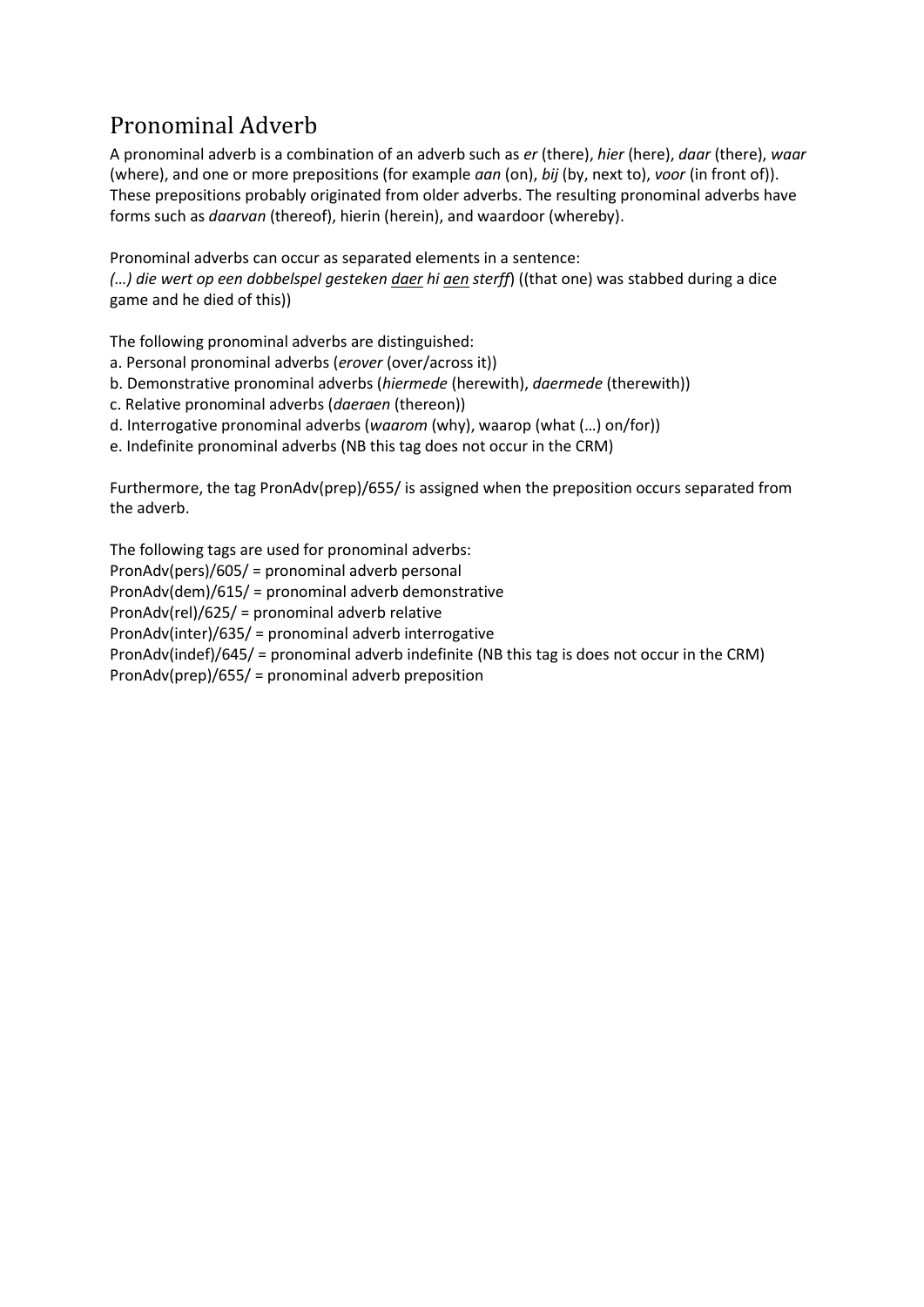# Pronoun

A pronoun generally is a word that denotes an independent entity (something or someone) such as 'that' or 'she'.

The following pronouns are distinguished:

- a. Personal pronouns
- b. Demonstrative pronouns
- c. Relative pronouns
- d. Interrogative pronouns
- e. Indefinite pronouns
- f. Possessive pronouns
- g. Reflexive pronouns

#### *Ad a. Personal pronouns:*

|  | The inflections of the personal pronouns in Middle Dutch: |
|--|-----------------------------------------------------------|
|--|-----------------------------------------------------------|

| Singular                 | Nom.<br>Gen.<br>Dat.<br>Acc. | first person<br>(1)<br>ic<br>mijns<br>mi<br>mi                          | (you)<br>du/-tu<br>dijns<br>di<br>di | second person                                                             |                                                         |
|--------------------------|------------------------------|-------------------------------------------------------------------------|--------------------------------------|---------------------------------------------------------------------------|---------------------------------------------------------|
| Plural                   | Nom.<br>Gen.<br>Dat.<br>Acc. | (we)<br>wi<br>onser<br>ons<br>ons                                       | (you)<br>ghi/-i<br>uwer<br>u<br>u    |                                                                           |                                                         |
| Third person<br>Singular | Nom.<br>Gen.<br>Dat.<br>Acc. | (he)<br>$hi/-i$<br>sijns/-(e)s<br>hem/-em, -en<br>hem/-en, -ene, -ne    |                                      | (she)<br>si/-se<br>haer/-ere, -re, -er<br>haer/-ere, -re, -er<br>haer/-se | (it)<br>$het/-(e)t$<br>$-/-(e)$ s<br>hem<br>$het/-(e)t$ |
| Plural                   | Nom.<br>Gen.<br>Dat.<br>Acc. | (they)<br>si/-se<br>haer/-ere, -re, -er<br>hem, hen/-en<br>hem, hen/-se |                                      |                                                                           |                                                         |

When assigning lemmas for the personal pronouns we chose not to distinguish between subject forms *ik, hi* (I, he), object forms *mi, hem* (me, him), and genitive forms *mijns, sijns* (mine, his). These forms have been subsumed under the subject form **ik, hij, wij, zij** (I, he, we, they) etc.

Pron(pers,1,plu)/404/ = pronoun personal first person plural (*wi, ons*) Pron(pers,1,sing)/401/ = pronoun personal first person singular (*ic/ich, mi, mijns*) Pron(pers,2,plu)/405/ = pronoun personal second person plural (*ghi, u, uwer*) Pron(pers,2,sing)/402/ = pronoun personal second person singular (*du, di, dijns*) (NB this tag is does not occur in the CRM)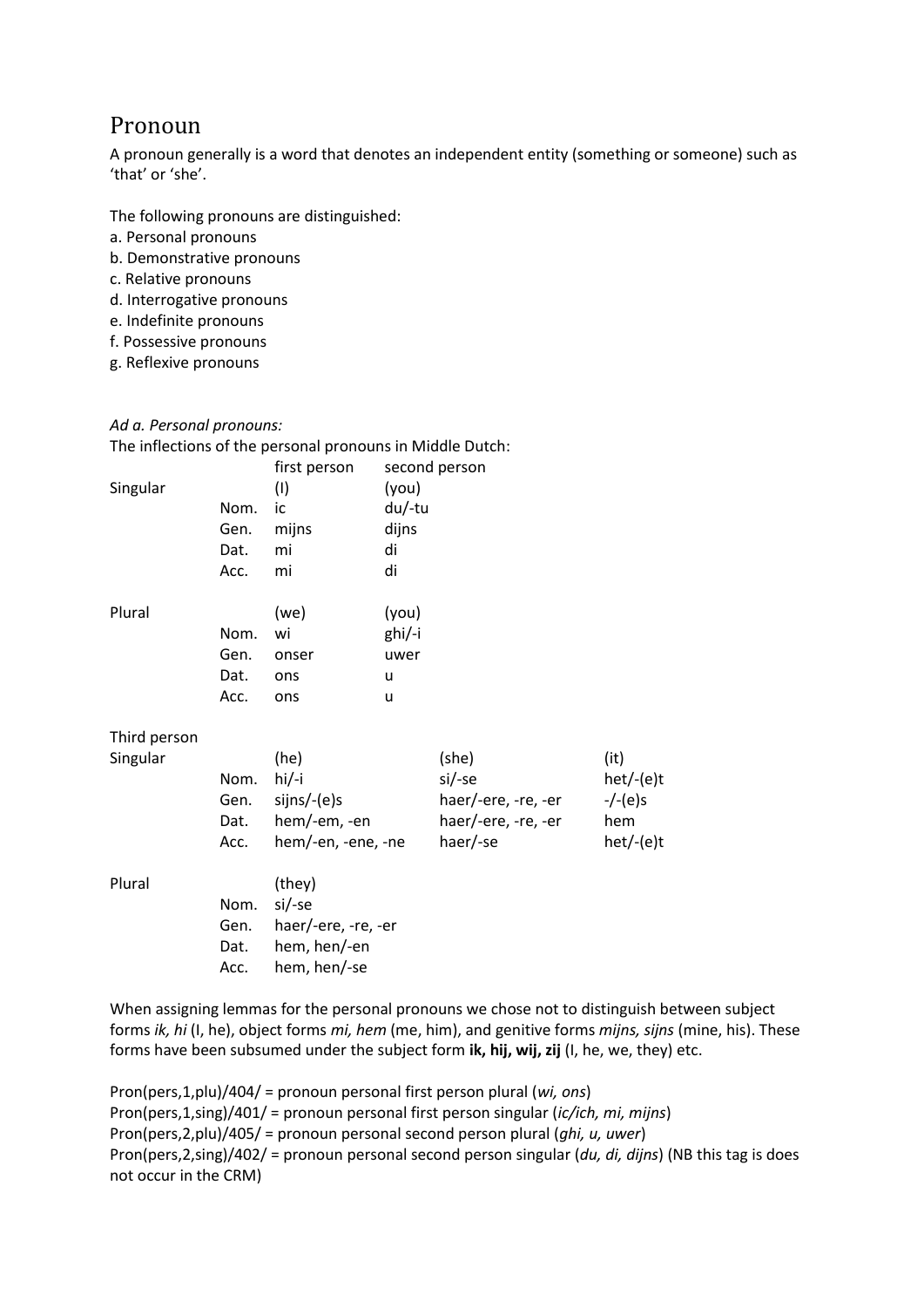Pron(pers,3,plu)/406/ = pronoun personal third person plural (*sij, hen, haer, hoer*) Pron(pers,3,sing)/403/ = pronoun personal third person singular (*hij, het, si, haar, hem, sijns*)

#### *Ad b. Demonstrative pronouns:*

The inflections of the demonstrative pronouns in Middle Dutch:

| Masculine |                                |                                            |
|-----------|--------------------------------|--------------------------------------------|
| Singular  | Nom.<br>Gen.<br>Dat.<br>Acc.   | die/de<br>dies/des<br>dien/den<br>dien/den |
| Plural    | Nom.<br>Gen.<br>Dat.<br>Acc.   | die<br>dier/der<br>dien/den<br>die         |
| Neuter    |                                |                                            |
| Singular  | Nom.<br>Gen.<br>Dat.<br>Acc.   | dat<br>dies/des<br>dien/den<br>dat         |
| Plural    | Nom.<br>Gen.<br>Dat.<br>Acc.   | die<br>dier/der<br>dien/den<br>die         |
| Feminine  |                                |                                            |
| Singular  | Nom.<br>Gen.<br>Dat.<br>Acc.   | die<br>dier/der<br>dier/der<br>die         |
| Plural    | Nom.<br>Gen.<br>Dat.<br>Acc. . | die<br>dier/der<br>dien/den<br>die         |

The following demonstrative pronouns are distinguished within Adelheid: *die* (definite that), *deze* (definite this), *dit* (indefinite this), *dat* (indefinite that), gene (that, the other), *zulk* (such), *alsulke* (such), *zodanige* (such), *dezelfde* (the same), *diezelfde* (that same), etc.

The Modern Dutch articles *de* and *het* originated from the unstressed pronouns *die* and *dat*. *Die* and *dat* can occur both as demonstrative pronouns or as articles in Middle Dutch. These words have been tagged as articles during the manual tagging of the Corpus veertiende-eeuws (CRM) unless the context clearly shows that they are meant to be read as demonstrative pronouns. An automated tagging program such as Adelheid obviously cannot incorporate such semantic considerations and could therefore produce some tags that will be contentious.

When assigning lemmas to demonstrative pronouns it is customary for Adelheid to generate the nominative form: the dative form *desen hospitale* (this hospital) is assigned the lemmas **dit** (this) + **hospitaal** (hospital). Note that this principle has not always been followed consistently in the CRM.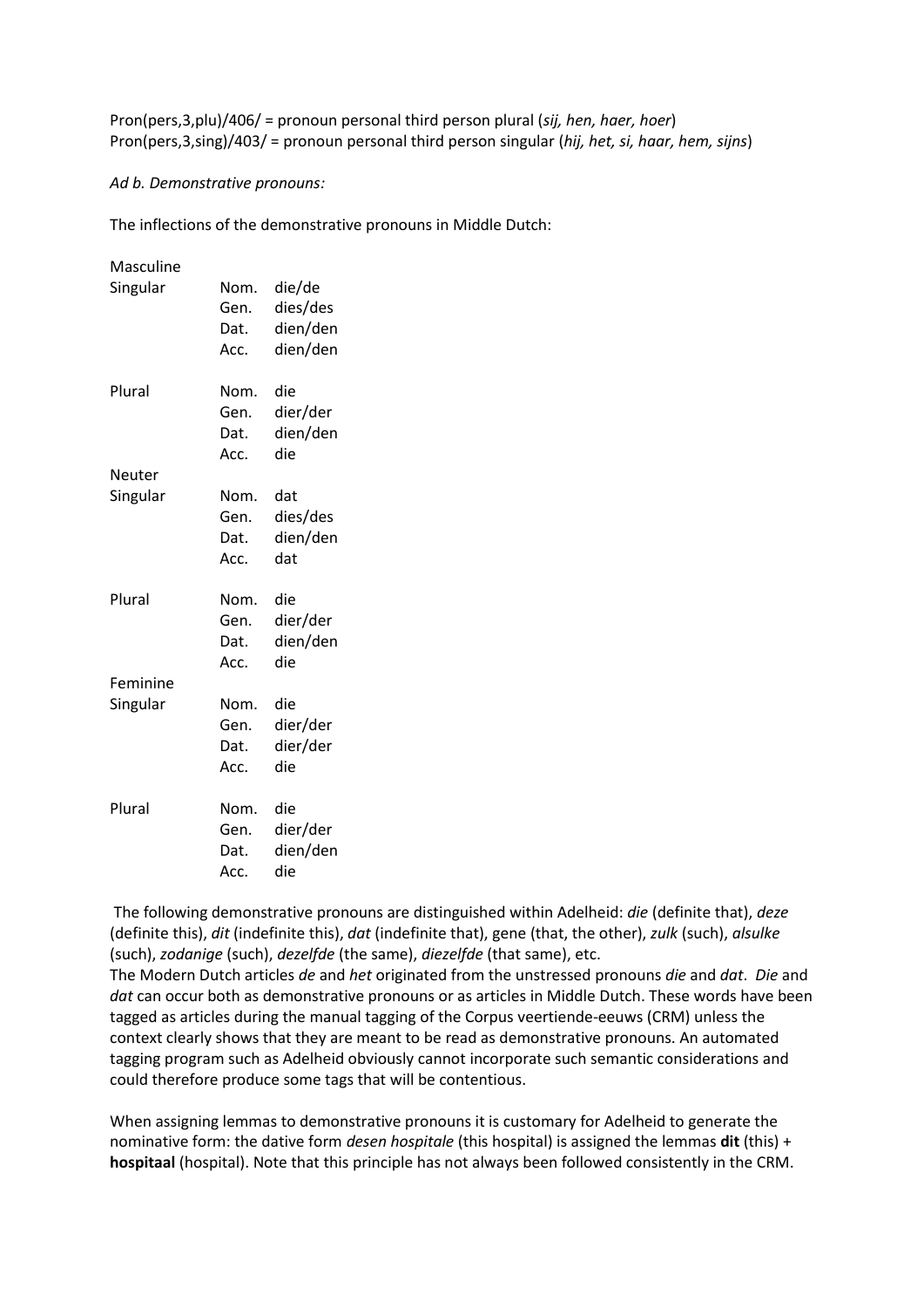Pron(dem)/410/ = pronoun demonstrative (*dat, dit, die, alsulk*, enz.; all forms without a particular salient ending) Pron(dem,forme)/411/ = pronoun demonstrative flexion -e (*dese, gene, de, die*, enz.; all forms ending in -e) Pron(dem,formn)/414/ = pronoun demonstrative flexion -n (*desen, genen, den, dien,* etc.; all forms ending in -n) Pron(dem,formr)/415/ = pronoun demonstrative flexion -r (*deser, gener, der, dier*, enz.; all forms ending in -r) Pron(dem,forms)/412/ = pronoun demonstrative flexion -s (*deses, des, dies, alsulkes, diezelfs*; all forms ending in -s) Pron(dem,unclear)/419/ = pronoun demonstrative form/flexion unclear (*dem* (ending *–m*) or the form is illegible)

#### *Ad. c. Relative pronouns:*

Relative pronouns only occur in subclauses and serve as replacements for the antecedent. Middle Dutch examples include: *die (*who, whom, which)*, dat (*that, which, who whom*), wat* (that, which, what)*, wie* (who)*, welke* (who, whom, which)*, dewelke* (who, which, that)*, hetwelk* (which).

*Die* and *dat*, as well as *wie* (who) and *wat* (what), are also found as relative pronouns with an internal antecedent:

*Ende wie holder is des breves* = 'en diegene die bezitter is van de brief' And who holder is of this letter = and the one who is the possessor of this letter

The forms *dies* and *dien* can occur as the object and genitive form of *dat* 'that'.

Pron(rel)/420/ = pronoun relative (*dat, wat, welk*) Pron(rel,forme)/421/ = pronoun relative flexion -*e* (*die, wie, welke*) Pron(rel,formn)/424/ = pronoun relative flexion *-n* (*dien, wien, welken*) Pron(rel,formr)/425/ = pronoun relative flexion *-r* (*dier, wier, welker*) Pron(rel,forms)/422/ = pronoun relative flexion *-s* (*dies, wes, wiens, welcs*) Pron(rel,unclear)/429/ = pronoun relative form/flexion unclear (*doe, dem*; form is illegible)

#### *Ad. d. Interrogative pronoun:*

The following interrogative pronouns are found in older forms of Dutch:

| Singular |                              | Nom.<br>Gen.<br>Dat.<br>Acc. | <b>Masculine</b><br>wie<br>wies/wes<br>wien<br>wien | Feminine<br>wie<br>wier<br>wier<br>wie | <b>Neuter</b><br>wat<br>wies/wes<br>wien<br>wat |
|----------|------------------------------|------------------------------|-----------------------------------------------------|----------------------------------------|-------------------------------------------------|
| Plural   | Nom.<br>Gen.<br>Dat.<br>Acc. | wie<br>wier<br>wien<br>wie   |                                                     |                                        |                                                 |

Pron(inter)/430/ = pronoun interrogative (*wat*) Pron(inter,forme)/431/ = pronoun interrogative flexion *-e (wie, we, welke*)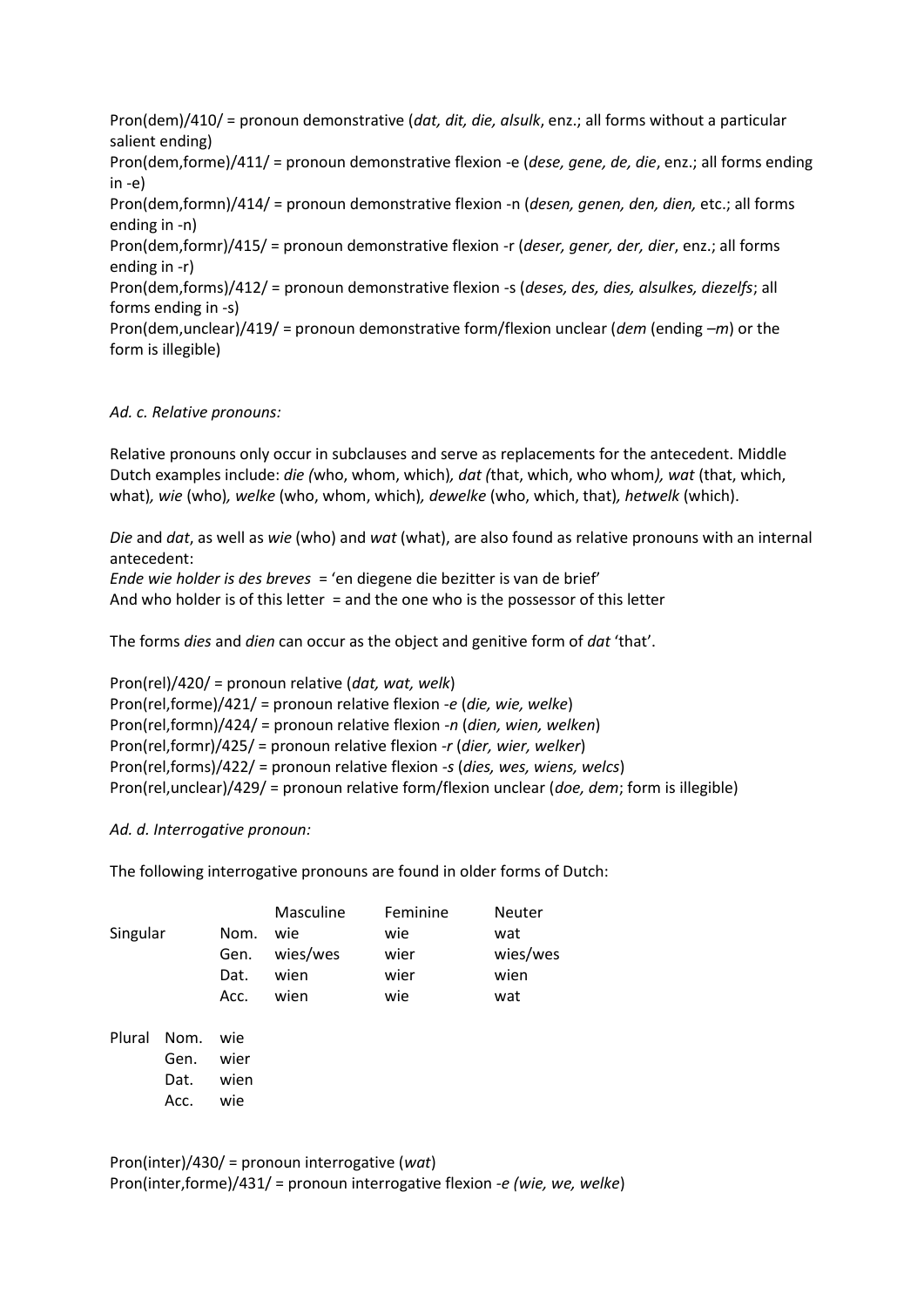Pron(inter,formn)/434/ = pronoun interrogative flexion *-n (wien, welken*) Pron(inter,formr)/435/ = pronoun interrogative flexion *-r (welker*) Pron(inter,forms)/432/ = pronoun interrogative flexion *-s (wies*) Pron(inter,unclear)/439/ = pronoun interrogative form/flexion unclear (*wiem*)

We observe that, in the CRM, forms such as *wiem* (who) receive tag Pron(inter)/430/ and Pron(inter,unclear)/439/, *wie* (who) has code Pron(inter)/430/ and Pron(inter,forme)/431/ (here as well tagging is not consistent). Apart from that, the form *wie* (who) has occasionally been coded as an indefinite pronoun. A large proportion of these cases could - and possibly should - be categorized with the interrogative pronouns, however. On top of that there are cases that constitute a relative pronoun with an internal antecedent.

#### *Ad. e. Indefinite pronoun:*

The following indefinite pronouns, amongst others, are distinguished in Middle Dutch: *iegelijk* (each, every), *iets* (something), *niets* (nothing), *(ne)geen* ((not) any), *enig* (only), *al* (all), *men* (one), *elk* (every).

Pron(indef)/440/ = pronoun indefinite (*niement, elc*) Pron(indef,forme)/441/ = pronoun indefinite flexion -e (*nymande, neghene*) Pron(indef,formn)/444/ = pronoun indefinite flexion -n (*neghenen, jgheliken*) Pron(indef,formr)/445/ = pronoun indefinite flexion -r (*negheere, jenigher*) Pron(indef,forms)/442/ = pronoun indefinite flexion -s (*nyements, ighelixs*)

#### *Ad. f. Possessive pronoun:*

#### *General remarks:*

The possessive pronoun developed from the genitive form of the personal pronoun. The first case singular forms consist of *mijn* (mine), *dijn* (yours; e.g. *thine*), sijn (his), *haer* (her); and plural *onse* (ours), *uwe* (yours), and *hare* (theirs). The form *hare* is therefore used as the third person plural, although Modern Dutch third person plural *hun* is occasionally found in the form *honne* in fourteenth century Middle Dutch (CRM). *Dijn* (thine) is not found in the CRM, however, quite possibly due to the type of text that has been chosen as the basis for this corpus (e.g. charters). Possessive pronouns are usually inflected as adjectives, but also quite regularly do not receive any particular ending whatsoever.

#### *Assigning tags:*

Because forms of *hare* do not only denote the third person feminine singular (as in Present-day Dutch) but also third person plural, we chose to assign the lemma **haar** (her) to the third person feminine singular and the lemma **hun** (their) to the third person plural. Examples:

- In the subsequent fragment the form 'hare' is assigned to the lemma **haar** (her):

(…) *de voerghenoemde lijsbeth ochte hare nakomelinge* (…) (the aforementioned Lijsbeth (proper name) or her offspring).

- In the subsequent fragment the form *hare* is assigned to the lemma **hun** (their):

(…) *dat zi (*third person plural*) hare zegelen hanghen ane desen letteren* (…) (that they their seals hang on these letter)

In addition, the Middle Dutch forms of the word *haar* (her) are quite diverse, cf.: *eer, oir, hoir, hare, ir, huer, huren, horen,* etc.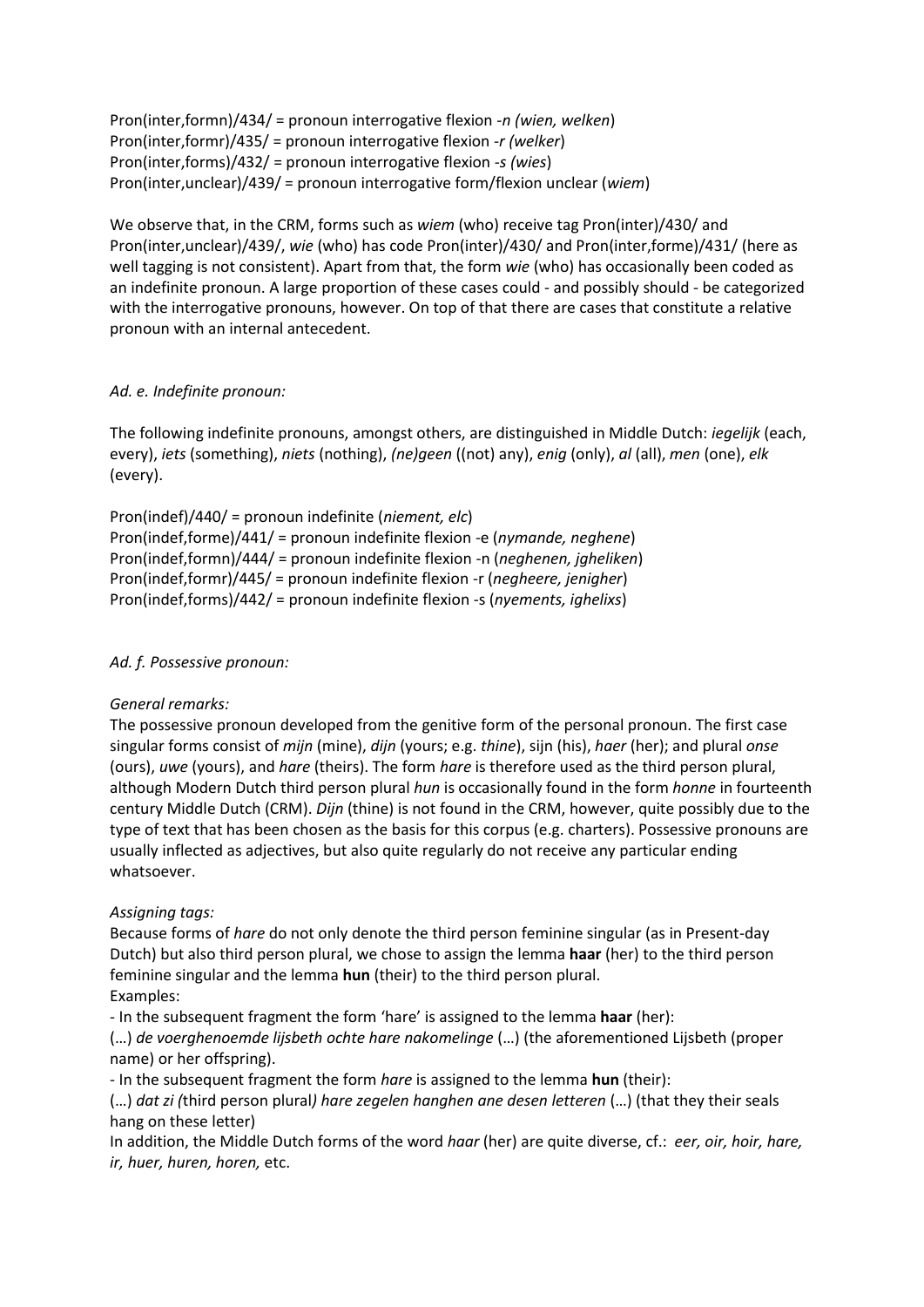The following tags of the possessive pronoun are used in Adelheid: Pron(poss)/450/ = pronoun possessive (*haer, mijn, sijn*) Pron(poss,forme)/451/ = pronoun possessive flexion -e (*mine, hare, honne*) Pron(poss,formn)/454/ = pronoun possessive flexion -n (*sinen, haren, onsen, minen*) Pron(poss,formr)/455/ = pronoun possessive flexion -r *(siere, siner*) Pron(poss,forms)/452/ = pronoun possessive flexion -s (*miins, ons, onses*) Pron(poss,unclear)/459/ = pronoun possessive form/flexion unclear (*sinem*; form is illegible)

#### *Ad. g. Reflexive pronoun:*

The personal pronoun is used as reflexive pronoun in early Middle Dutch. This is also pertains to the third person: *hem* (himself). The reflexive pronoun *sich, sic,* in Modern Dutch *zich* (himself, herself, itself), is found in eastern dialects in the fourteenth century (CRM).

#### *Assigning tags:*

The reflexive pronouns are all - thus irrespective of form - assigned the lemma 'zich' (itself, himself, etc.).

Pron(refl,1,sing)/461/ = pronoun reflexive first person singular (*mi, mich*) Pron(refl,2,sing)/462/ = pronoun reflexive second person singular (NB tag does not occur in the CRM) Pron(refl,3,sing)/463/ = pronoun reflexive third person singular (*hem, home, haer, hoer, sich*) Pron(refl,1,plu)/464/ = pronoun reflexive first person plural (*ons*) Pron(refl,2,plu)/465/ = pronoun reflexive second person plural ( *uch*) Pron(refl,3,plu)/466/ = pronoun reflexive third person plural (*hun, hare, oen, um, dich*) Pron(refl,ERROR/469/ = pronoun reflexive form/flexion unreadable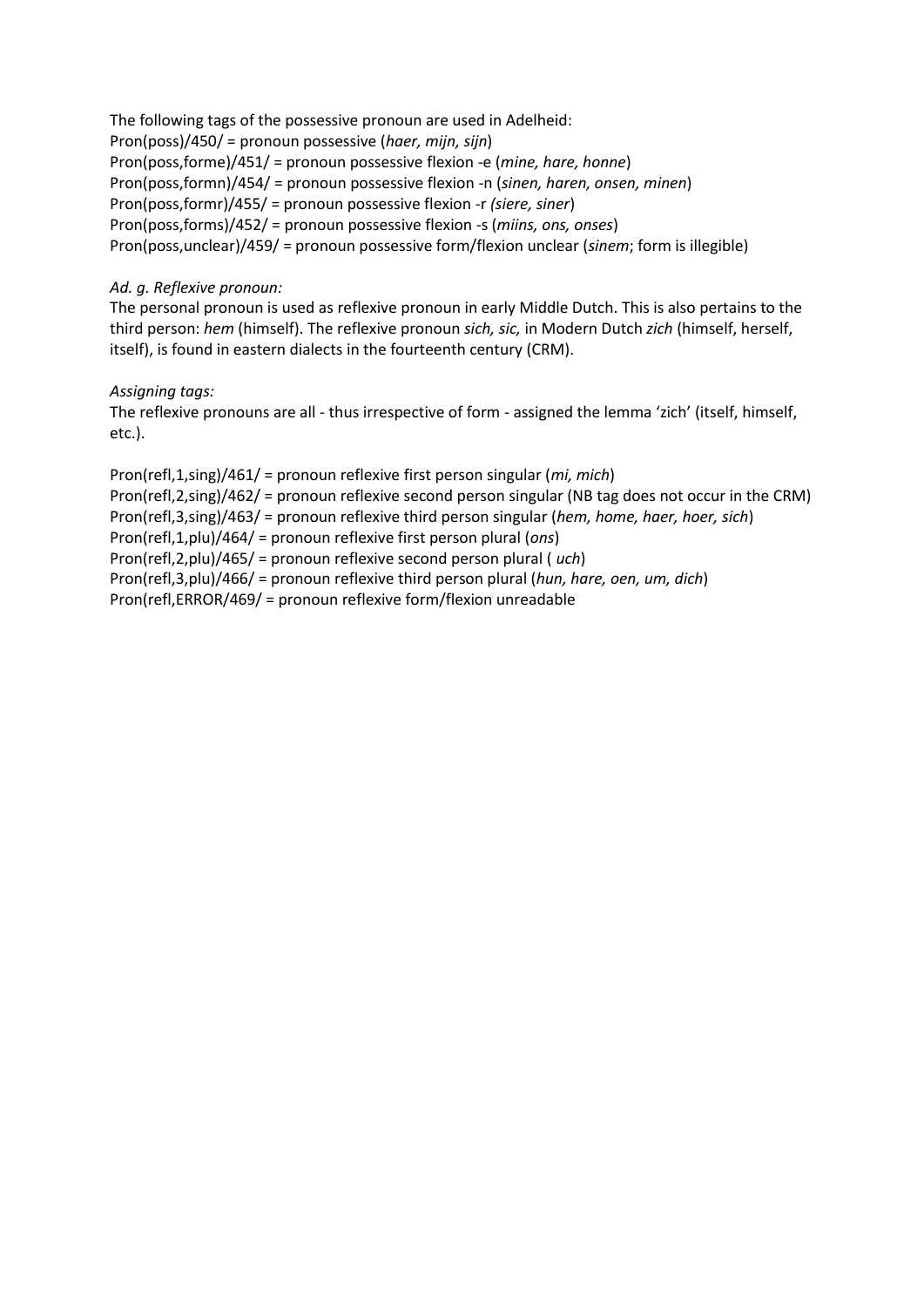# Article

As already described under the heading of demonstrative pronouns, the Modern Dutch **definite articles** *de* and *het* originated from the unstressed pronouns *die* and *dat*. *Die* and *dat* can occur both as demonstrative pronouns or as articles in Middle Dutch. These words have been tagged as articles during the manual tagging of the Corpus veertiende-eeuws (CRM) unless the context clearly shows that they are meant to be read as demonstrative pronouns. An automated tagging program such as Adelheid obviously cannot incorporate such semantic considerations and could therefore produce some tags that will be contentious.

Adelheid is trained to generate the nominative form when assigning tags to articles.

In the fragment: *(…) liggende in dymmenhage alrenaest den bosche des vorscreven cloesters (…)* (situated in dymmenhage next to the wood of the prescribed monastery), the articles *den* (the) and *des* (of the) are both assigned the lemma **dat** (the (neuter)). What is generally decisive in such cases is the gender of the noun (in this case: neuter). Note that annotation here is extremely problematic, not only in application, but also in definition. As a result, tagging is prone to extensive inconsistencies on this point.

The following tags are used for the definite article: Art(def)/470/ = article definite (*dat, t-)* Art(def,forme)/471/ = article definite flexion *-e (de, die*) Art(def,formn)/474/ = article definite flexion *-n (den, dien*) Art(def,formr)/475/ = article definite flexion *-r (der, dier*) Art(def,forms)/472/ = article definite flexion -*s (des, dies, s-*) Art(def,unclear)/479/ = article definite flexion is unclear (*de?* with indecipherable ending)

The Modern Dutch **indefinite article** *een* originated from the unstressed numeral *een* (one). As with the definite pronoun, some contentious tags are unavoidable.

The following tags are used for the indefinite article: Art(indef)/480/ = article indefinite (*een*) Art(indef,forme)/481/ = article indefinite flexion *-e (eene*) Art(indef,formn)/484/ = article indefinite flexion *-n (eenen*) Art(indef,formr)/485/ = article indefinite flexion *-r (eenre, ener, ere*) Art(indef,forms)/482/ = article indefinite flexion *-s (eens, enes*)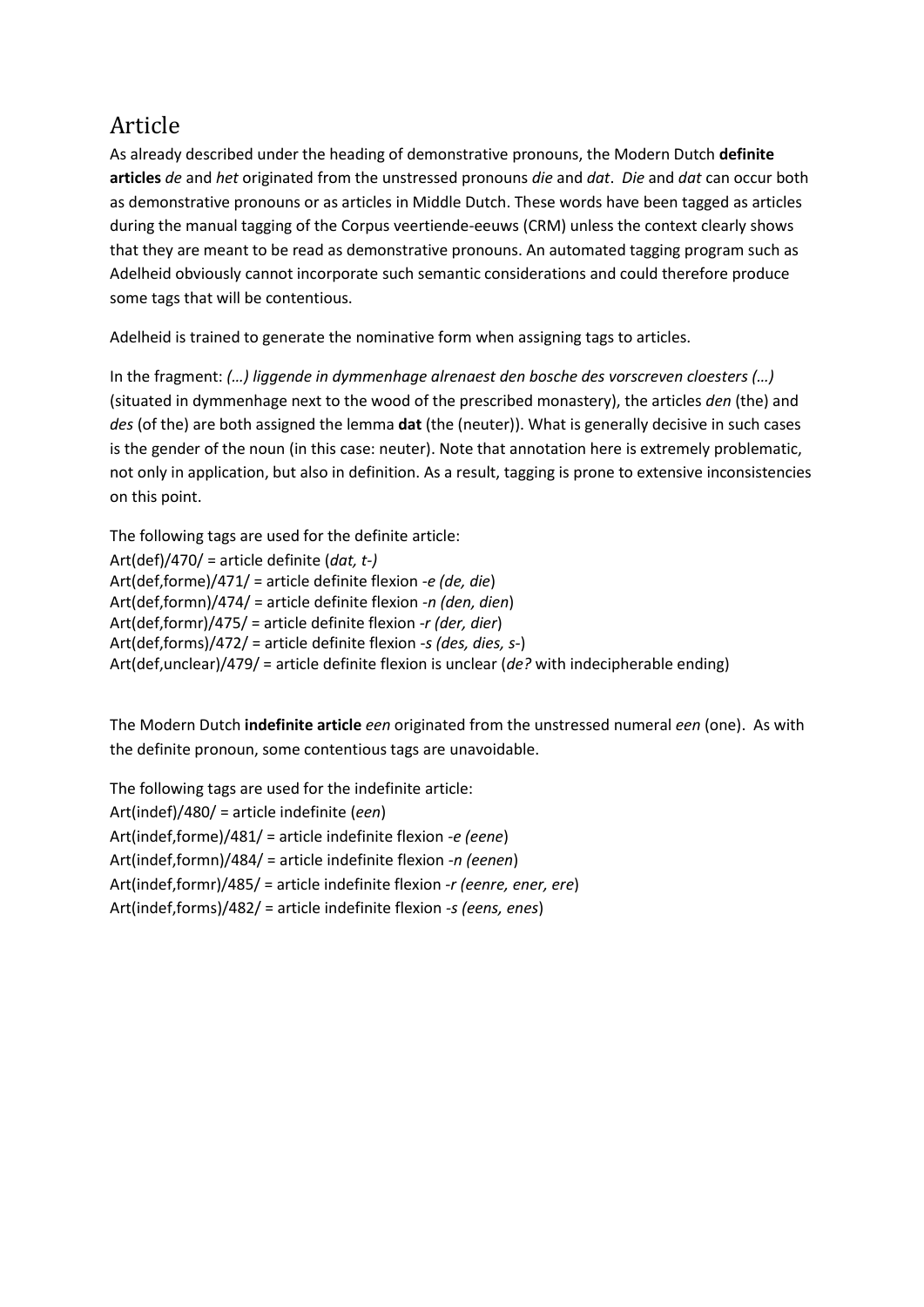# Numeral

#### *Assigning tags:*

Roman numerals are assigned an identical lemma (*ccc* is assigned the lemma **ccc** and *xij* the lemma **xij**). Numerals that are written out are assigned a lemma in letters: *zestiene* is assigned the lemma **zestien** (sixteen).

#### *Tagging:*

#### Cardinal numbers

Tagging the word *een* (one/a) is somewhat problematic. It could either be a cardinal number, an indefinite article, or an adjective (cf. *aen die ene side ende aen die andere side* (on the one side and on the other side)). While manually assigning tags already is hampered by such difficulties regarding the choice between an article, numeral, or adjective, an automated tag program such as Adelheid has similar if not bigger difficulty assigning the best tag. Likewise, the word *ander* (other) could either be an adjective or a numeral meaning 'two'.

#### Num(card)/300/ = number cardinal

| Num(card,forme)/301/ = number cardinal flexion -e    |
|------------------------------------------------------|
| Num(card,formn)/304/ = number cardinal flexion -n    |
| Num(card,formr)/305/ = number cardinal flexion -r    |
| Num(card,forms)/302/ = number cardinal flexion -s    |
| Num(indef)/320/ = number indefinite                  |
| Num(indef,forme)/321/ = number indefinite flexion -e |
| Num(indef,formn)/324/ = number indefinite flexion -n |
| Num(indef,formr)/325/ = number indefinite flexion -r |
| Num(indef,forms)/322/ = number indefinite flexion -s |
| $Num(ord)/310/$ = number ordinal                     |
| Num(rod,forme)/311/ = number ordinal flexion -e      |
| Num(ord,formn)/314/ = number ordinal flexion -n      |
| Num(ord,formr)/315/ = number ordinal flexion -r      |
| Num(ord, forms)/312/ = number ordinal flexion -s     |
| Num(ord,unclear)/319/ = number ordinal unclear       |

#### **Remarks regarding these tags:**

The tag Num(card,forme) is assigned to cardinal numbers ending in *-e* (*drie* (three), *twee* (two), *ene* (one), *dertiene* (thirteen)).

The tag Num(card,formn) is assigned to cardinal numbers ending in *-e(n) (drien* (three), *tween (*two)). The tag Num(card,formr) is assigned to cardinal numbers ending in *-(e)r/re* (*eenre* (one), *drier* (three), *tweer* (two)).

The tag Num(indef) is to indefinite numbers without a particular ending (*al* (all), *elc* (each, every)). The tag Num(indef,forme) is assigned to indefinite numbers ending in *-e* (*alle* (all), *elke* (each)). The tag Num(indef,formn) is assigned to indefinite numbers ending in *-(e)n* (*allen* (all), *elken* (each)). The tag Num(indef,formr) is assigned to indefinite numbers ending in *-(e)r/re* (*aller* (all), *elker* (each)). The tag Num(indef,forms) is assigned to indefinite numbers ending in *-(e)s/x* (*alles* (all), *elx* (each)). The tag Num(ord) is assigned to ordinal numbers without a particular ending (*vijft* = 'vijfde' (fifth), *ert* = 'eerst' (first), *xii* =lemma **xiide** meaning 'twaalfde' (twelfth)).

The tag Num(ord,forme) is assigned to ordinal numbers ending in *-e* (*irste* (first), *vierde* (fourth), *twelfde* (twelfth)).

The tag Num(ord,formn) is assigned to ordinal numbers ending in *-(e)n* (*ersten* (first), *tienden* (tenth)).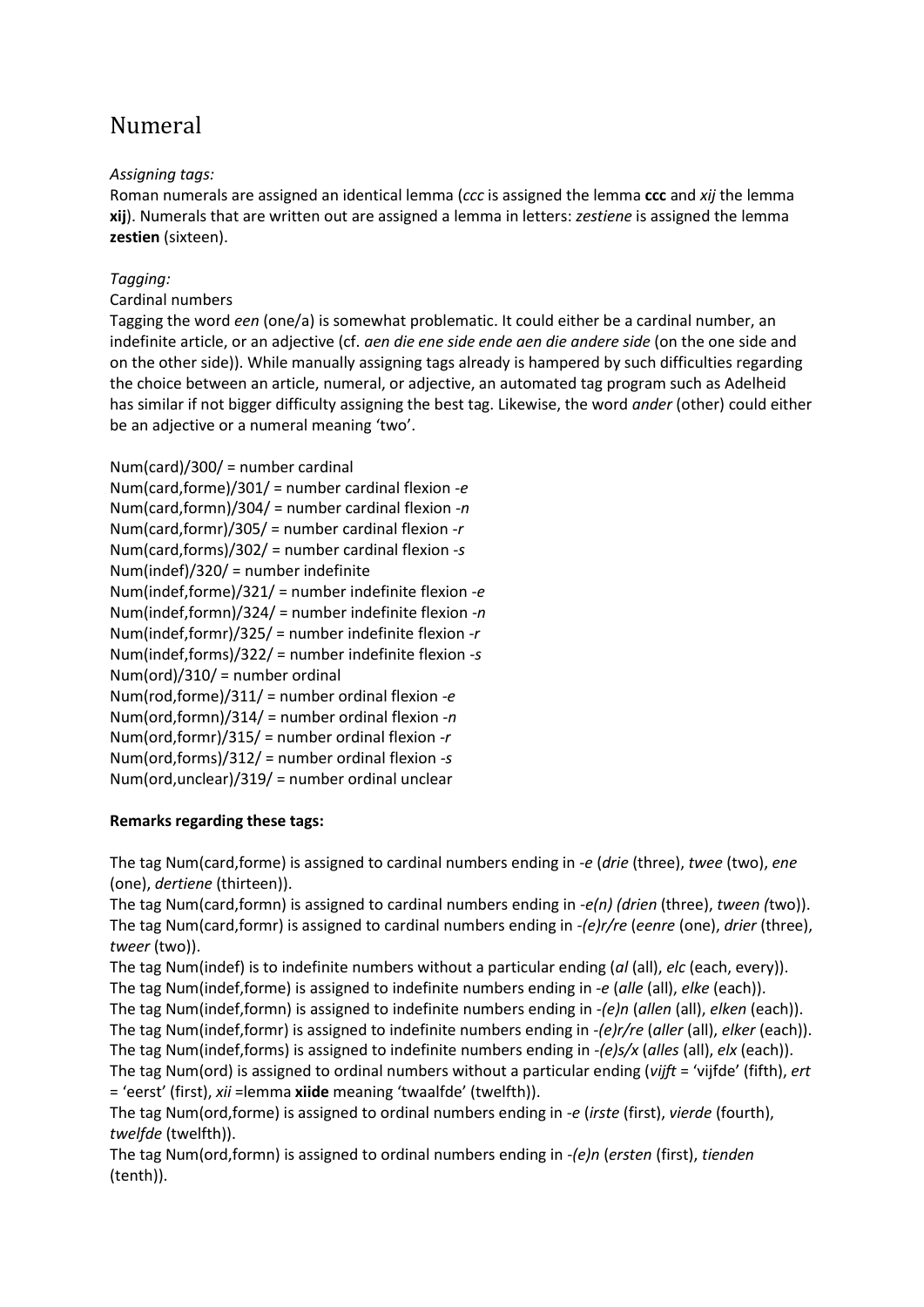The tag Num(ord,formr) is assigned to ordinal numbers ending in *-(e)r/re* (*twelfder* (twelfth), *derteinder* (thirteenth)).

The code Num(ord,forms) is assigned to ordinal numbers ending in *-(e)s* (*eerstes* (first), *dertyndes* (thirteenth)).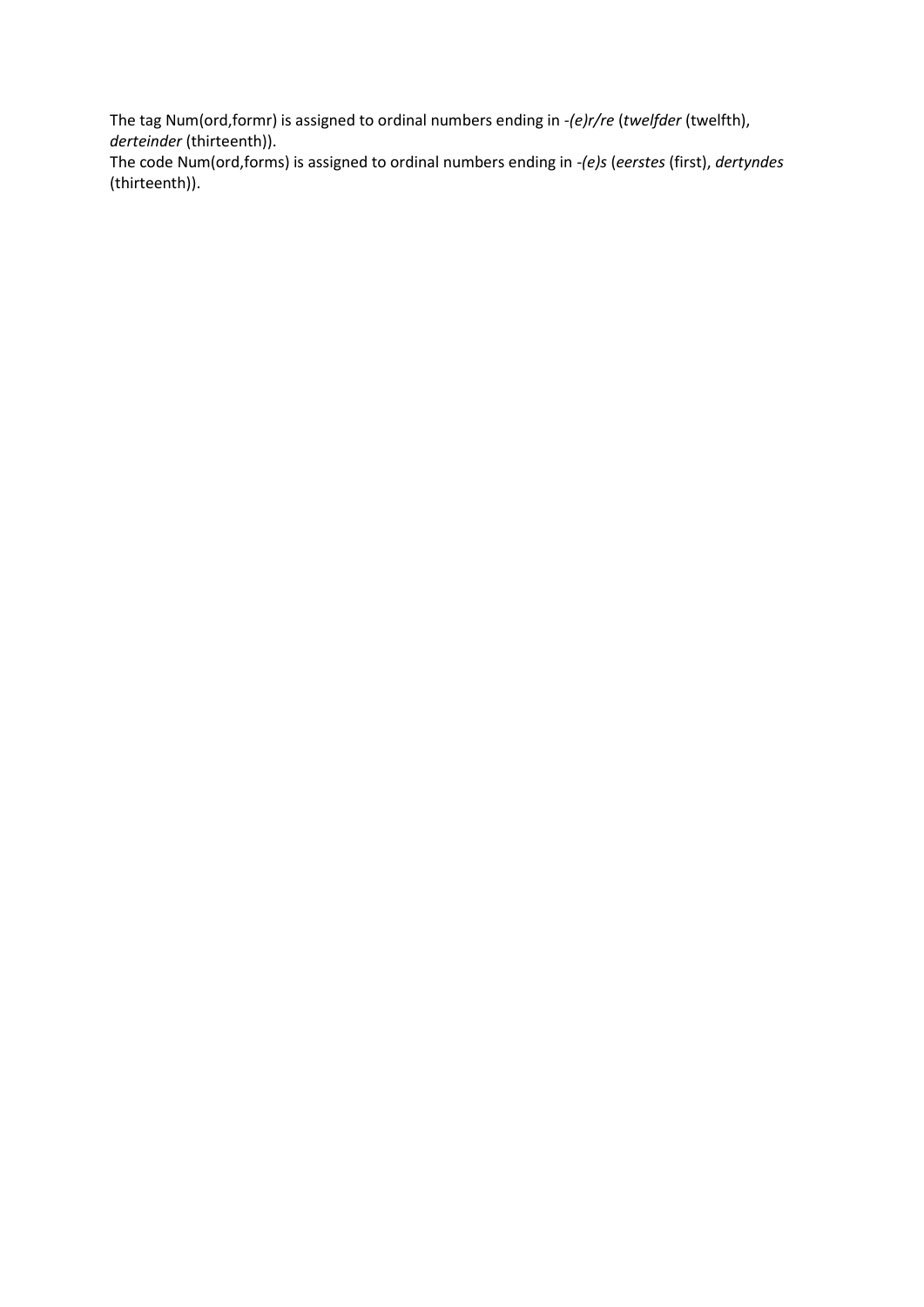# Adposition

Dutch knows both prepositions and postpositions, which are both tagged Adp. The (grammatical) information that is conveyed by prepositions in Modern Dutch used to be conveyed mainly by a case system in older forms of Dutch. In the Middle Ages, however, already a great many prepositions are found that derive from adverbs originally.

The following tag is used for adposition:  $Adp$ ()/700/ = adposition

Examples are: *aen* (on), *achter* (behind), *bachten* (behind), *bi* (by), *beneuen* (next (to)), *bouen* (over, above), *buten* (outside), *doer* (through), *jeghen* (against), *met* (with), *na* (after), *neuen* (next (to)), *om* (around, for, to), *op* (on), *over* (over, across), *sonder* (without), *te* (too), *tot* (until), *tuschen* (between), *van* (of), *voer* (for), *vte* (out)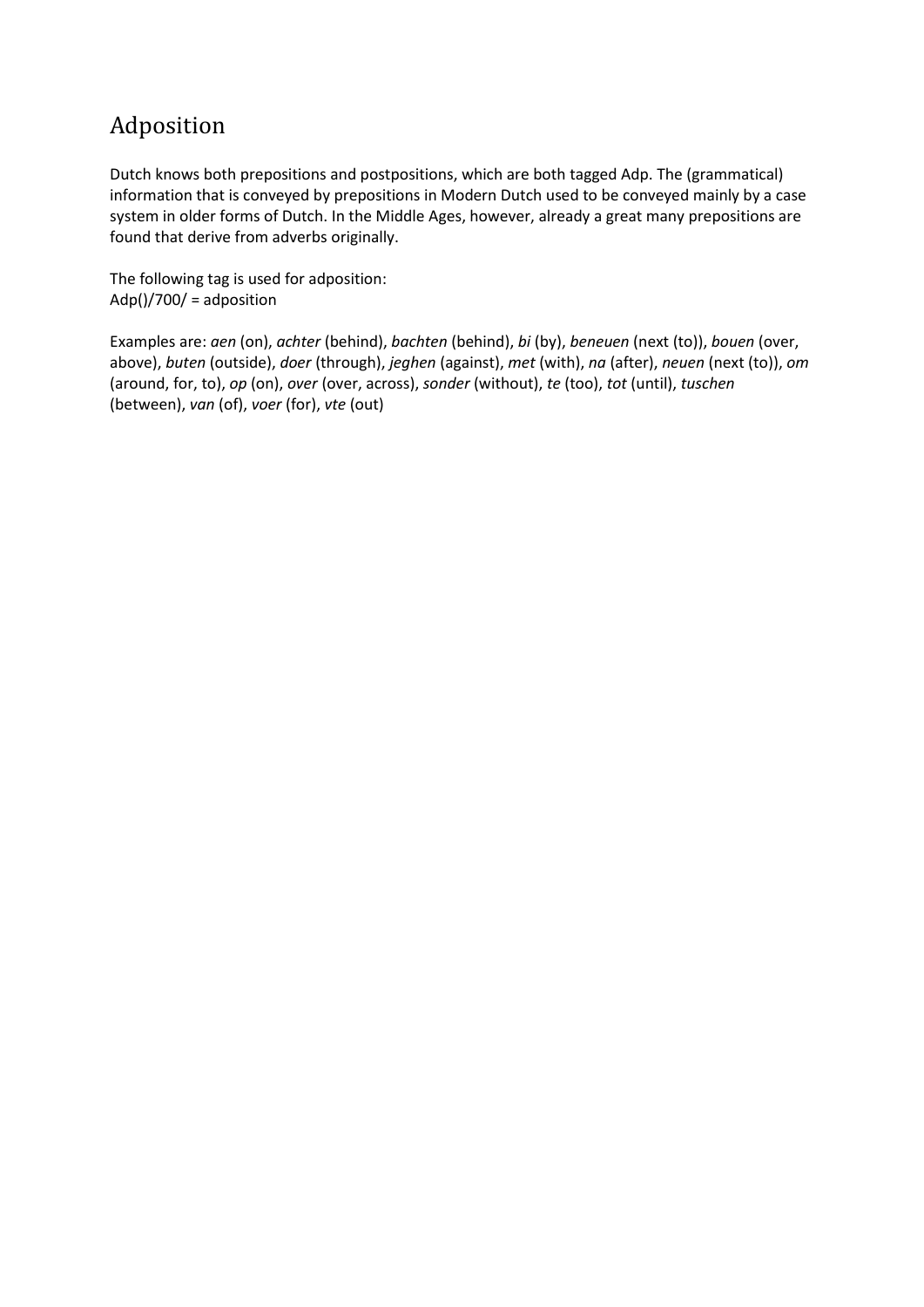# Conjunction

A conjunction is a word that connects two clauses, in most cases a main clause and a subclause (in which case it is called a subordinating conjunction). A conjunction can also connect a main clause with another main clause, or a subclause with another subclause (in which case it is called a coordinating conjunction). The word *ende* 'and' generally is the typical coordinating conjunction found in Middle Dutch and Early Modern Dutch.

#### *The following conjunctions are distinguished:*

Coordinating conjunction (*ende* (and), *of/ofte/ochte* (or), *no/noch* (nor), *maar* (but)) Subordinating conjunction (*dat* (that), *als* (if), *also* (thus), *doe* (then), *omdat* (because), *so* (so, thus), *opdat* (on that, because), *want* (because), *of* (or), *wanneer* (when), etc.) Comparative conjuction (*als* (if), *dan* (then), *ghelijc* (equal (to))) Conjuction *alse* in the sense of 'namely': *Kenlic zij allen lieden hoe dat ene voerwaerde ende besprec ghemaect es als van eenen engiene van eere huurclocke te makene binne(n) der steden van ardemburgh.*

Next to the above, the conjunction *en/ne* could be tagged as a conjunction when it occurs in the second part of a biclausal sentence. In that case, we would be dealing with something similar to the modern *balansschikking*, for example in: *Want en es knecht noch here, Hine hebber af bate ende ere (...) Can hi lesen enen brief*. (Want er is geen knecht of heer of hij heeft er baat en eer van (…) als hij een brief kan lezen. (Because there is no servant nor lord who does not benefit or gain honour (…) by being able to read a letter)). Both parts of the combination would be tagged XXX/830/. However, it appears this tag has not been used in the CRM, which also implies that Adelheid will never generate it. Without a doubt, works of a more literary nature will show such constructions, despite the scarcity in the current corpus, and we expect it to be used when more tagged material becomes available.

The word *als* 'if' is not tagged quite consistently in the corpus fourteenth century (CRM), which will probably result in tagging problems in Adelheid.

The following tags are used for conjunctions: Conj(coord)/800/ = coordinating conjunction Conj(subord)/810/ = subordinating conjunction Conj(comp)/820/ = conjunction of comparison Conj(xxx)/830/ = xxx conjunction Conj(alse)/840/ = conjunction '*alse*'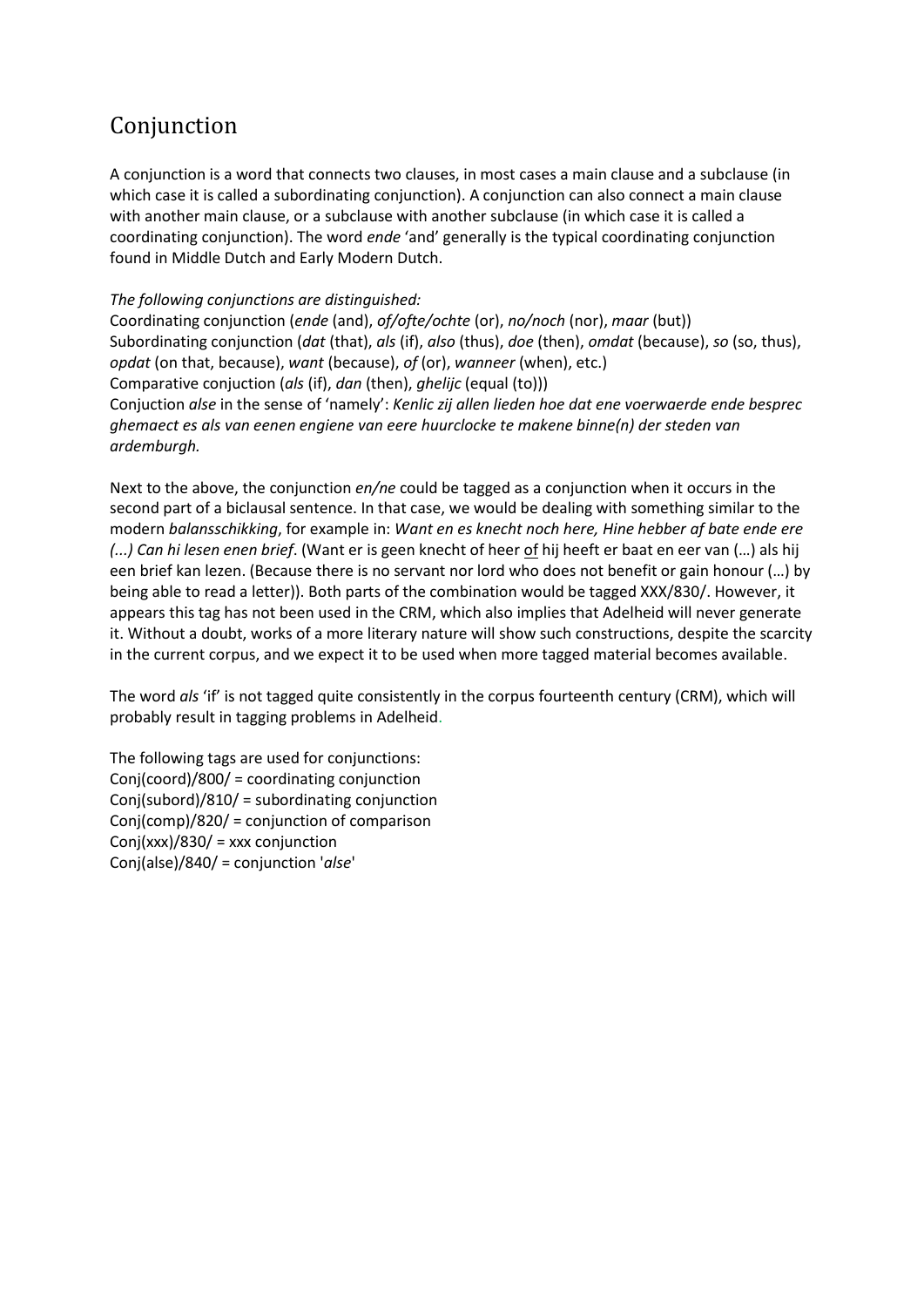# Miscellaneous

There are always types of tokens which cannot be described properly with the word classes given above. Examples from tag sets for modern languages are usually mathematical formulae and foreign words. The former do not occur in our current text material. As for the latter, we find only Latin words, for which we have used the tag Misc(latin). Note that there are also cases where Dutch lemmas have been given a Latin form; these we do not tag as Misc(latin), but as their proper class given the lemma, but then with the attribute formlatin.

Apart from Latin words, the main tag Misc is only used for tokens which are mostly unreadable or otherwise uninterpretable, in which cases we use the tag Misc(unclear).

This means we currently distinguished the following forms of miscellaneous tokens: Misc(latin)/900/ = Latin Misc(unclear)/999/ = unclear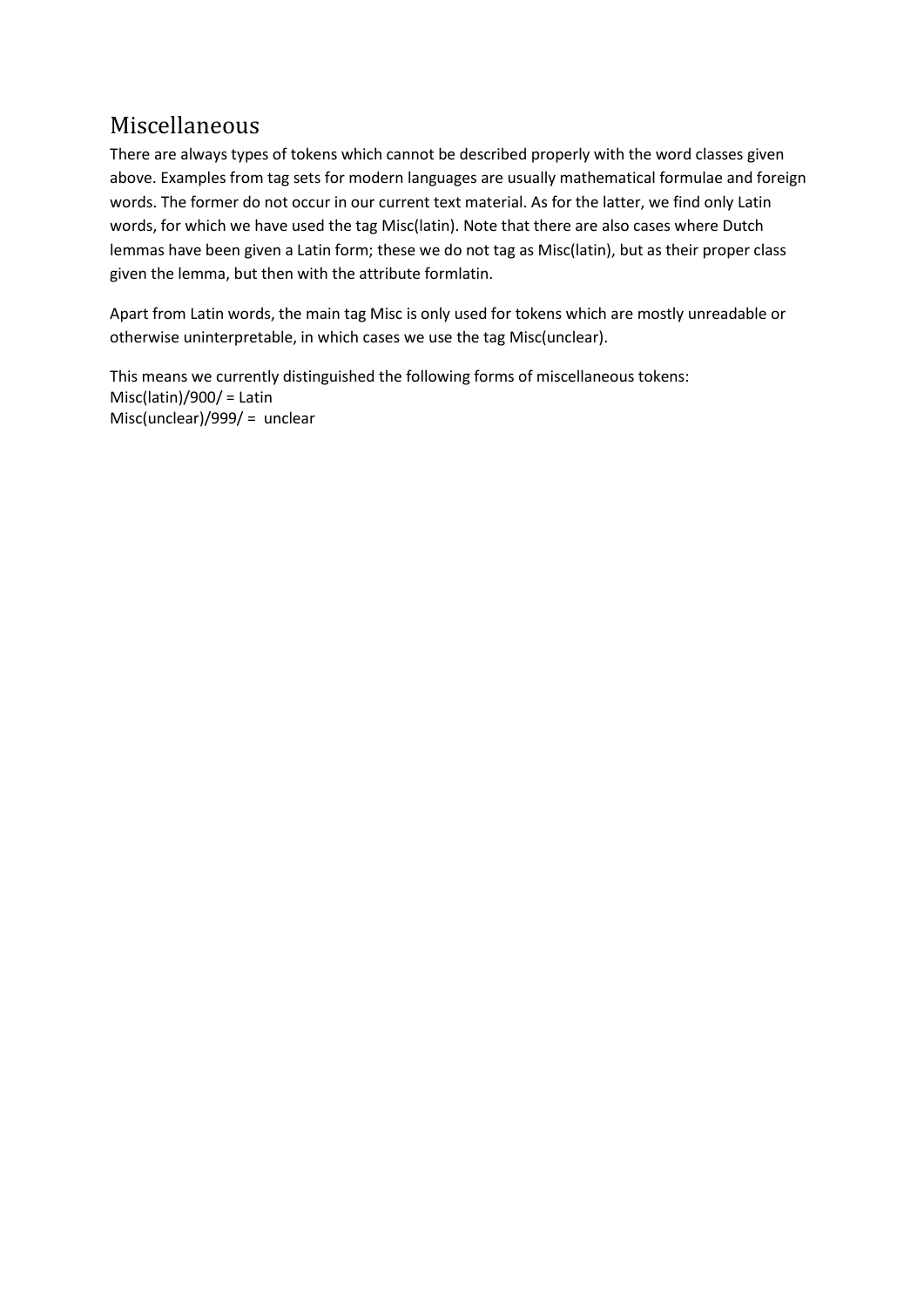# Punctuation

In this Middle Dutch and Early Modern Dutch period, standardized conventions for punctuation were mostly absent. In CRM we marked the punctuation that was present in the charter.

```
The following forms of punctuation are distinguished in CRM and Adelheid:
Punc(colon)/Punc(ldp)/ = :
Punc(comma)/Punc(lk)/ = ,
Punc(gcomma)/Punc(ldk)/ = / (the so-called German comma)
Punc(hyph)/Punc(ls)/ = -
Punc(other)/Punc(lv)/ = ?
Punc(period)/Punc(lp)/ = .
Punc(semicolon)/Punc(lpk)/ = ;
Punc(tilde)/Punc(lt)/ = \sim
```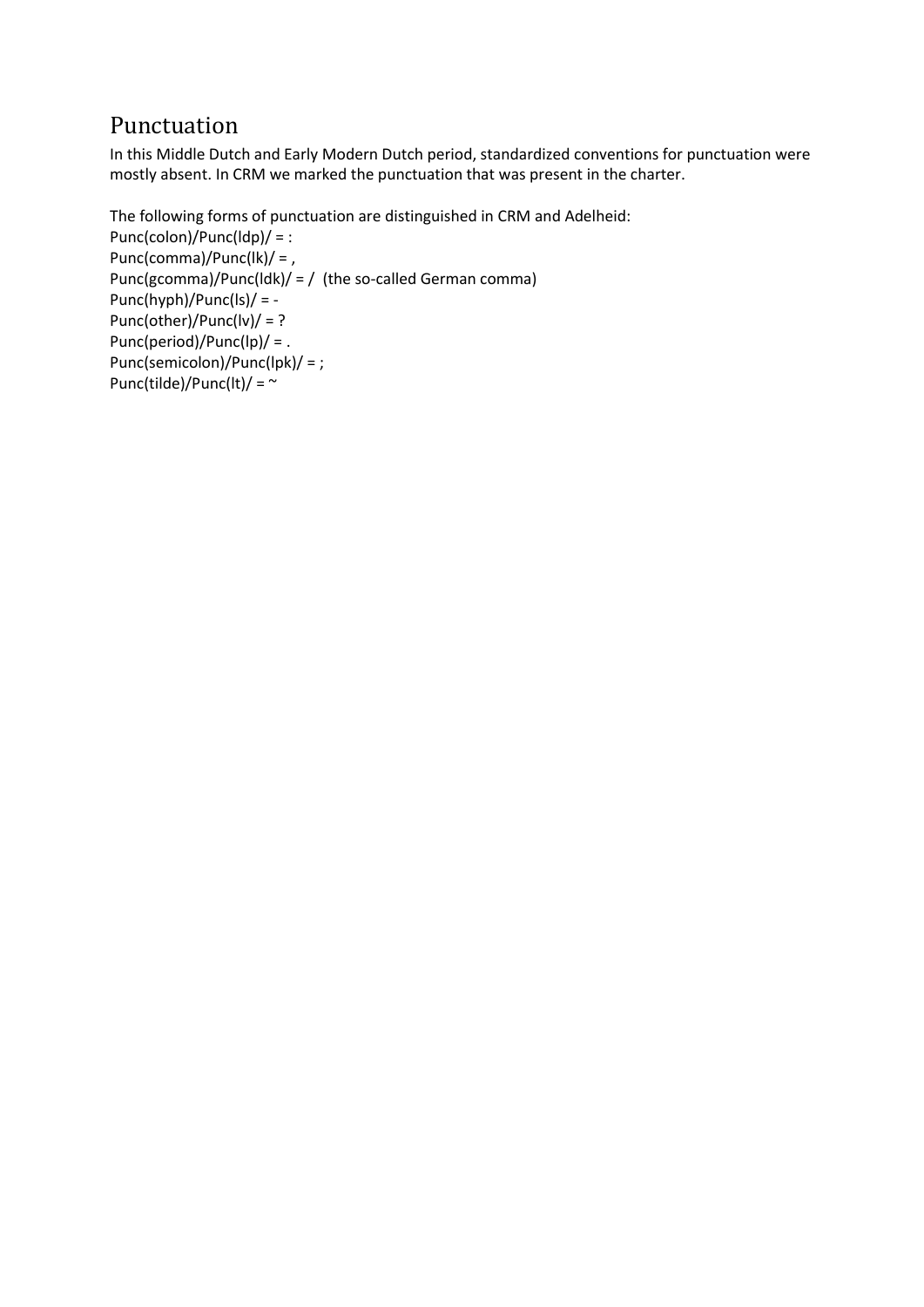# Appendix: Full list of tags

Tags are in alphabetical order (including clitic forms).

The tags as they are currently being used in Adelheid are given first, followed by a numeric tag used in the past (given in between slashes  $\left[ / \right]$ ) and a short description of each particular code.

### **Adjective**

Adj()/100/ = adjective Adj(forme)/101/ = adjective flexion -e Adj(formn)/104/ = adjective flexion -n Adj(formr)/105/ = adjective flexion -r Adj(forms)/102/ = adjective flexion -s Adj(unclear)/109/ = adjective form/flexion unclear

## **Adposition**

Adp()/700/ = adposition  $Adp() + Adj() / 700 + 100/ = adposition + adjective$ Adp()+Adj(forme)/700+101/ = adposition + adjective flexion -e Adp()+Adj(formn)/700+104/ = adposition + adjective flexion -n Adp()+Art(def)/700+470/ = adposition + article definite Adp()+Art(def,formn)/700+474/ = adposition + article definite flexion -n Adp()+Art(def,formr)/700+475/ = adposition + article definite flexion -r Adp()+Art(indef,forme)/700+481/ = adposition + article indefinite flexion -e Adp()+Art(indef,formn)/700+484/ = adposition + article indefinite flexion -n Adp()+N(prop)/700+020/ = adposition + noun proper name Adp()+N(prop,forme)/700+021/ = adposition + noun proper name flexion -e Adp()+N(sing,forme)/700+001/ = adposition + noun singular flexion -e Adp()+Num(indef,formn)/700+324/ = adposition + number indefinite flexion -n Adp()+Pron(indef,formn)/700+444/ = adposition + pronoun indefinite flexion -n Adp()+Pron(poss,formn)/700+454/ = adposition + pronoun possessive flexion -n Adp()+V(infin)/700+250/ = adposition + verb infinitive Adp()+V(infin,forme)/700+251/= adposition + verb infinitive flexion -e

## **Adverb**

 $Adv()$ /500/ = adverb Adv(dem)/510/ = adverb demonstrative Adv(gener)/500/ = adverb general Adv(indef)/540/ = adverb indefinite Adv(inter)/530/ = adverb interrogative Adv(neg)/560/ = adverb negative Adv(rel)/520/ = adverb relative Adv(resum)/550/ = adverb resuming

### **Article**

Art(def)/470/ = article definite Art(def)+Adj()/470+100/ = article definite + adjective Art(def)+Adj(forme)/470+101/ = article definite + adjective flexion -e Art(def)+N(sing)/470+000/ = article definite + noun singular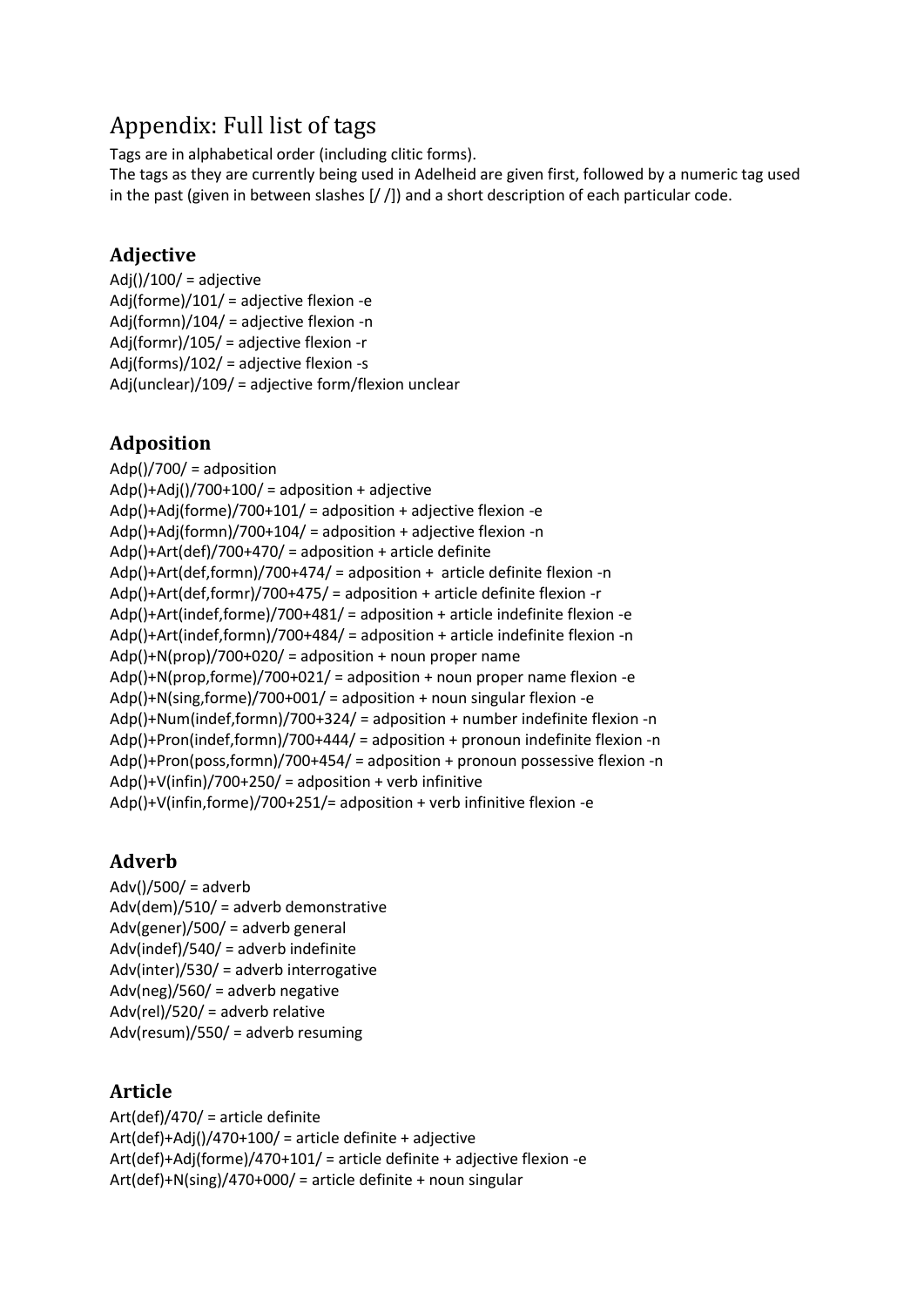Art(def)+N(sing,formn)/470+004/ = article definite + noun singular flexion -n Art(def)+N(sing,forms)/470+002/ = article definite + noun singular flexion -s Art(def)+Num(ord,forme)/470+311/ = article definite + number ordinal flexion -e Art(def)+Num(ord,formn)/470+314/ = article definite + number ordinal flexion -n Art(def)+Pron(dem,forme)/470+411/ = article definite + pronoun demonstrative flexion -e Art(def)+Pron(poss,forme)/470+451/ = article definite + pronoun possessive flexion -e Art(def,forme)/471/ = article definite flexion -e Art(def,formn)/474/ = article definite flexion -n Art(def,formn)+Pron(dem,formn)/474+414/ = article definite flexion -n + pronoun demonstrative flexion -n Art(def,formr)/475/ = article definite flexion -r Art(def,forms)/472/ = article definite flexion -s Art(def,forms)+N(prop,forms)/472+022/ = article definite flexion -s + noun proper name flexion -s Art(def,forms)+N(sing)/472+000/ = article definite flexion -s + noun singular Art(def,forms)+N(sing,forme)/472+001/ = article definite flexion -s + noun singular flexion -e Art(def,forms)+N(sing,formn)/472+004/ = article definite flexion -s + noun singular flexion -n Art(def,forms)+N(sing,forms)/472+002/ = article definite flexion -s + noun singular flexion -s Art(def,unclear)/479/ = article definite form/flexion is unclear Art(indef)/480/ = article indefinite Art(indef,forme)/481/ = article indefinite flexion -e Art(indef,formn)/484/ = article indefinite flexion -n Art(indef,formr)/485/ = article indefinite flexion -r Art(indef,forms)/482/ = article indefinite flexion -s

### **Conjunction**

Conj(alse)/840/ = conjunction 'alse' Conj(comp)/820/ = conjunction of comparison Conj(coord)/800/ = coordinate conjunction Conj(coord)+Pron(pers,3,sing)/800+403/ = coordinate conjunction Conj(subord)/810/ = subordinate conjunction (subjunction) Conj(subord)+Pron(dem,forms)/810+412/ = subordinate conjunction (subjunction) + pronoun demonstrative flexion -s Conj(subord)+Pron(pers,3,plu)/810+406/ = subordinate conjunction (subjunction) + pronoun personal third person plural Conj(subord)+Pron(pers,3,sing)/810+403/ = subordinate conjunction (subjunction) + pronoun personal third person singular Conj(subord)+Pron(pers,3,sing)+Pron(pers,3,sing)/810+403+403/ = subordinate conjunction (subjunction) + pronoun personal third person singular + pronoun personal third person singular Conj(subord)+PronAdv(pers)/810+605/ = subordinate conjunction (subjunction) + pronominal adverb personal

### **Miscellaneous**

Misc(latin)/900/ = Miscellaneous word is Latin Misc(unclear)/999/ = Miscellaneous word is unclear

### **Noun**

 $N$ (prop)/020/ = noun proper name  $N$ (prop,forme)/021/ = noun proper name flexion  $-e$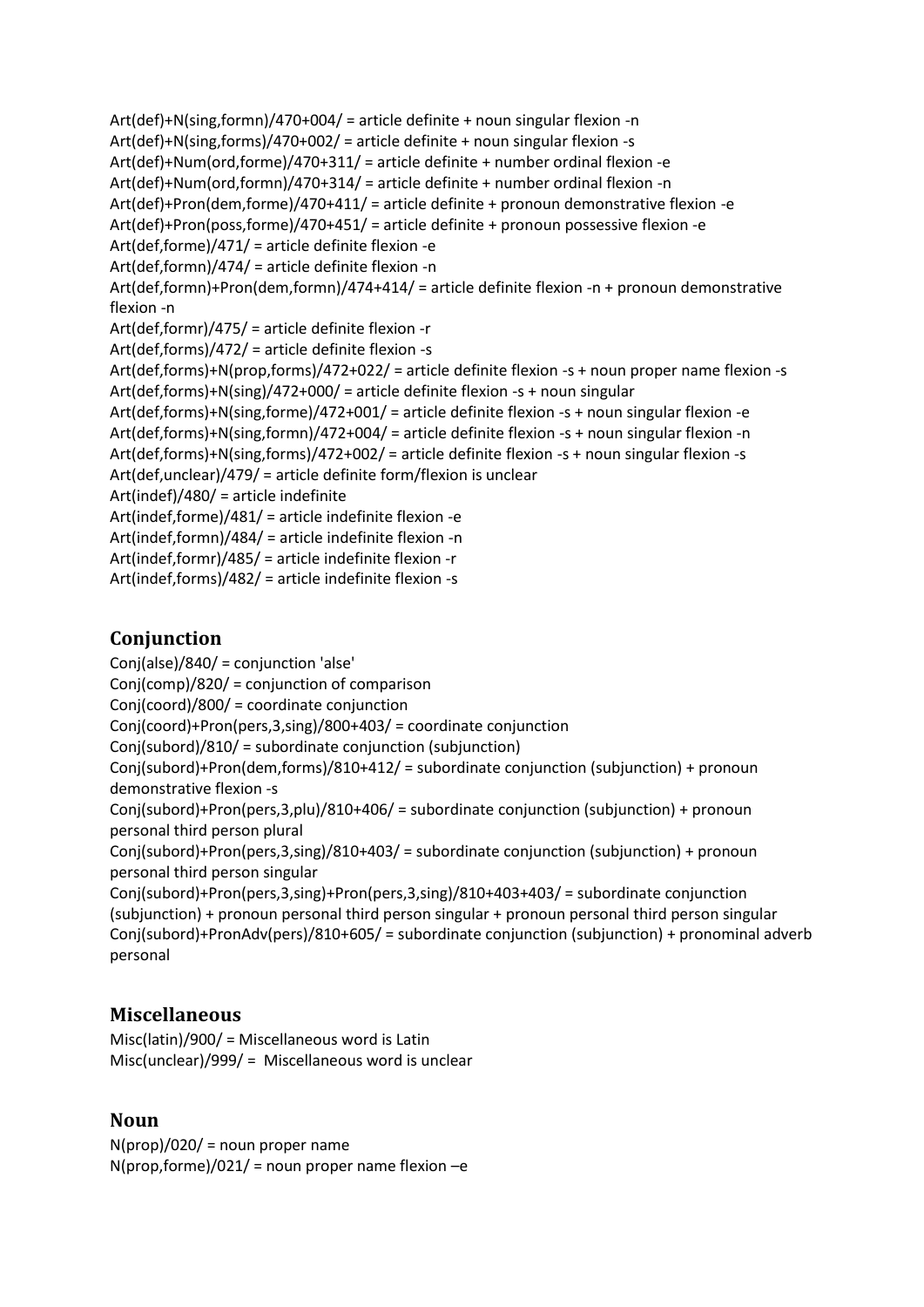N(prop,formlatin) = noun proper flexion Latin  $N(\text{prop}, \text{form})/024/ = \text{noun proper name flexion -n}$ N(prop,forms)/022/ = noun proper name flexion -s N(prop,unclear)/029/ = noun proper name form/flexion unclear N(plu,formbase)/010/ = noun plural (no plural ending)  $N($ plu,forme $)/011/$  = noun plural flexion –e N(plu,formlatin)/[no such tag]/ = noun plural flexion Latin  $N($ plu,formn)/014/ = noun plural flexion -n  $N($ plu,formr $)/015/$  = noun plural flexion -r  $N($ plu,forms $)/012/$  = noun plural flexion -s N(plu,unclear)/019/ = noun plural form/flexion unclear N(sing)/000/ = noun singular N(sing,forme)/001/ = noun singular flexion -e N(sing,formn)/004/ = noun singular flexion -n  $N(sing, forms)/002/ =$  noun singular flexion  $-s$ N(sing,formlatin)/[no such tag] = noun singular flexion Latin N(sing,unclear)/009/ = noun singular form/flexion unclear

### **Numeral**

Num(card)/300/ = numeral cardinal Num(card,forme)/301/ = numeral cardinal flexion -e Num(card,formn)/304/ = numeral cardinal flexion -n Num(card,formr)/305/ = numeral cardinal flexion -r Num(card,forms)/302/ = numeral cardinal flexion -s Num(indef)/320/ = numeral indefinite Num(indef)+Art(def)/320+470/ = numeral indefinite + article definite Num(indef)+Art(def,formn)/320+474/ = numeral indefinite + article definite flexion -n Num(indef)+Art(def,formr)/320+475/ = numeral indefinite + article definite flexion -r Num(indef,forme)/321/ = numeral indefinite flexion -e Num(indef,formn)/324/ = numeral indefinite flexion -n Num(indef,formr)/325/ = numeral indefinite flexion -r Num(indef,forms)/322/ = numeral indefinite flexion -s Num(ord)/310/ = numeral ordinal Num(ord,forme)/311/ = numeral ordinal flexion -e Num(ord,formn)/314/ = numeral ordinal flexion -n Num(ord,formr)/315/ = numeral ordinal flexion -r Num(ord,forms)/312/ = numeral ordinal flexion -s Num(ord,unclear)/319/ = numeral ordinal unclear

### **Pronominal Adverb**

PronAdv(dem)/615/ = pronominal adverb demonstrative PronAdv(indef)/645/ = pronominal adverb indefinite PronAdv(inter)/635/ = pronominal adverb interrogative PronAdv(pers)/605/ = pronominal adverb personal PronAdv(prep)/655/ = pronominal adverb preposition PronAdv(rel)/625/ = pronominal adverb relative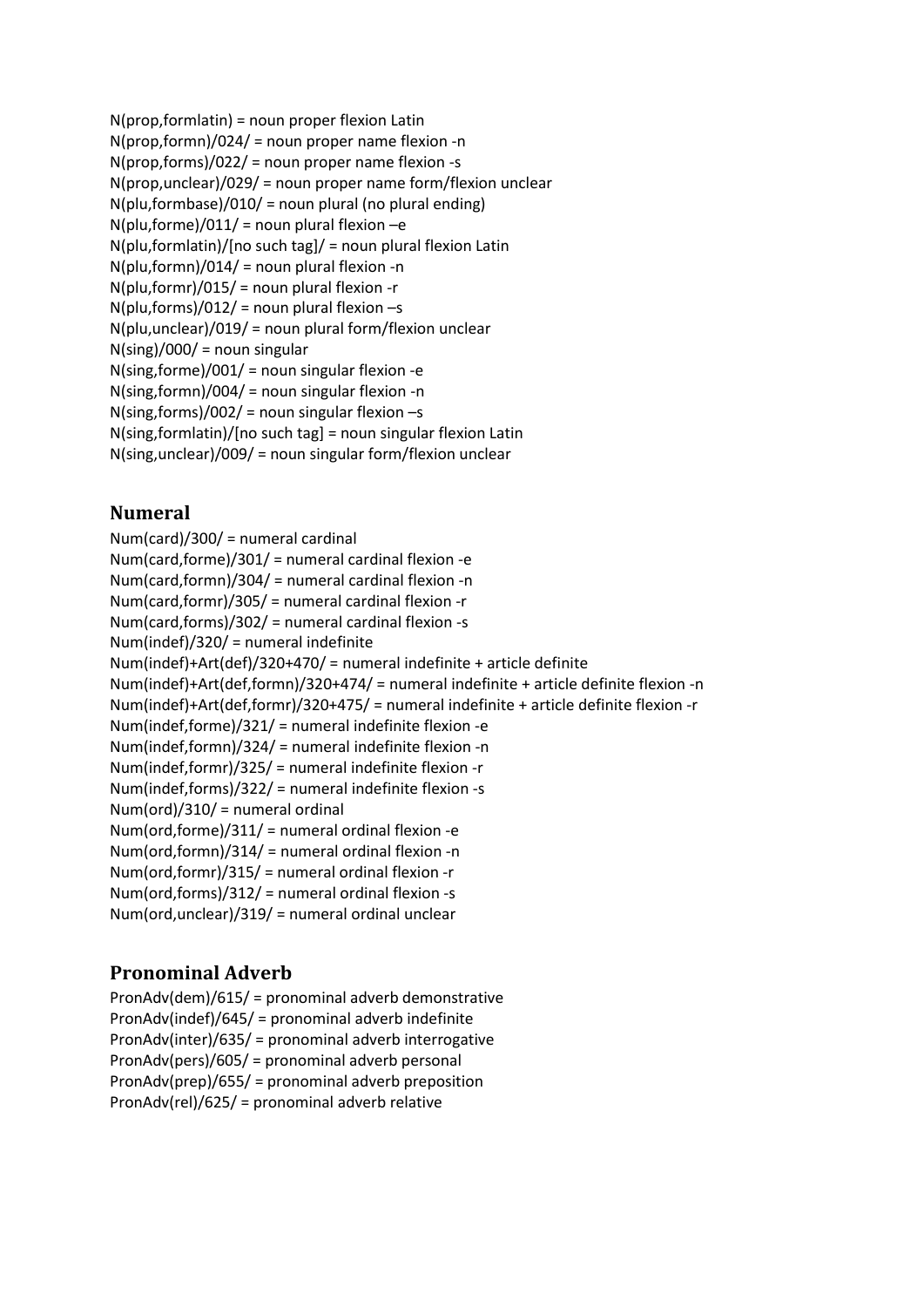### **Pronoun**

Pron(dem)/410/ = pronoun demonstrative Pron(dem)+N(sing,forme)/410+001/ = pronoun demonstrative + noun singular flexion -e Pron(dem)+V(fin,pres,aux\_cop)/410+210/ = pronoun demonstrative + verb finite presens auxiliary verb or copula Pron(dem,forme)/411/ = pronoun demonstrative flexion -e Pron(dem,formn)/414/ = pronoun demonstrative flexion -n Pron(dem,formr)/415/ = pronoun demonstrative flexion -r Pron(dem,forms)/412/ = pronoun demonstrative flexion -s Pron(dem,unclear)/419/ = pronoun demonstrative form/flexion unclear Pron(indef)/440/ = pronoun indefinite Pron(indef)+Pron(pers,3,sing)/440+403/ = pronoun indefinite + pronoun personal third person singular Pron(indef,forme)/441/ = pronoun indefinite flexion -e Pron(indef,formn)/444/ = pronoun indefinite flexion -n Pron(indef,formr)/445/ = pronoun indefinite flexion -r Pron(indef,forms)/442/ = pronoun indefinite flexion -s Pron(inter)/430/ = pronoun interrogative Pron(inter,forme)/431/ = pronoun interrogative flexion -e Pron(inter,formn)/434/ = pronoun interrogative flexion -n Pron(inter,formr)/435/ = pronoun interrogative flexion -r Pron(inter,forms)/432/ = pronoun interrogative flexion -s Pron(inter,unclear)/439/ = pronoun interrogative form/flexion unclear Pron(pers,1,plu)/404/ = pronoun personal first person plural Pron(pers,1,plu)+Pron(pers,3,sing)/404+403/ = pronoun personal first person plural + pronoun personal third person singular Pron(pers,1,sing)/401/ = pronoun personal first person singular Pron(pers,2,plu)/405/ = pronoun personal second person plural Pron(pers,3,plu)/406/ = pronoun personal third person plural Pron(pers,3,plu)+Pron(dem,forms)/406+406/ = pronoun personal third person plural + pronoun demonstrative flexion -s Pron(pers,3,plu)+Pron(pers,3,sing)/406+403/ = pronoun personal third person plural + pronoun personal third person singular Pron(pers,3,sing)/403/ = pronoun personal third person singular Pron(pers,3,sing)+Pron(pers,3,plu)/403+406/ = pronoun personal third person singular + pronoun personal third person plural Pron(pers,3,sing)+Pron(pers,3,sing)/403+403/ = pronoun personal third person singular + pronoun personal third person singular Pron(poss)/450/ = pronoun possessive Pron(poss,forme)/451/ = pronoun possessive flexion -e Pron(poss,formn)/454/ = pronoun possessive flexion -n Pron(poss,formr)/455/ = pronoun possessive flexion -r Pron(poss,forms)/452/ = pronoun possessive flexion -s Pron(poss,unclear)/459/ = pronoun possessive form/flexion unclear Pron(refl,1,plu)/464/ = pronoun reflexive first person plural Pron(refl,2,plu)/465/ = pronoun reflexive second person plural Pron(refl,3,plu)/466/ = pronoun reflexive third person plural Pron(refl,1,sing)/461/ = pronoun reflexive first person singular Pron(refl,2,sing)/462/ = pronoun reflexive second person singular Pron(refl,3,sing)/463/ = pronoun reflexive third person singular Pron(refl,ERROR/469/ = pronoun reflexive form/flexion unreadable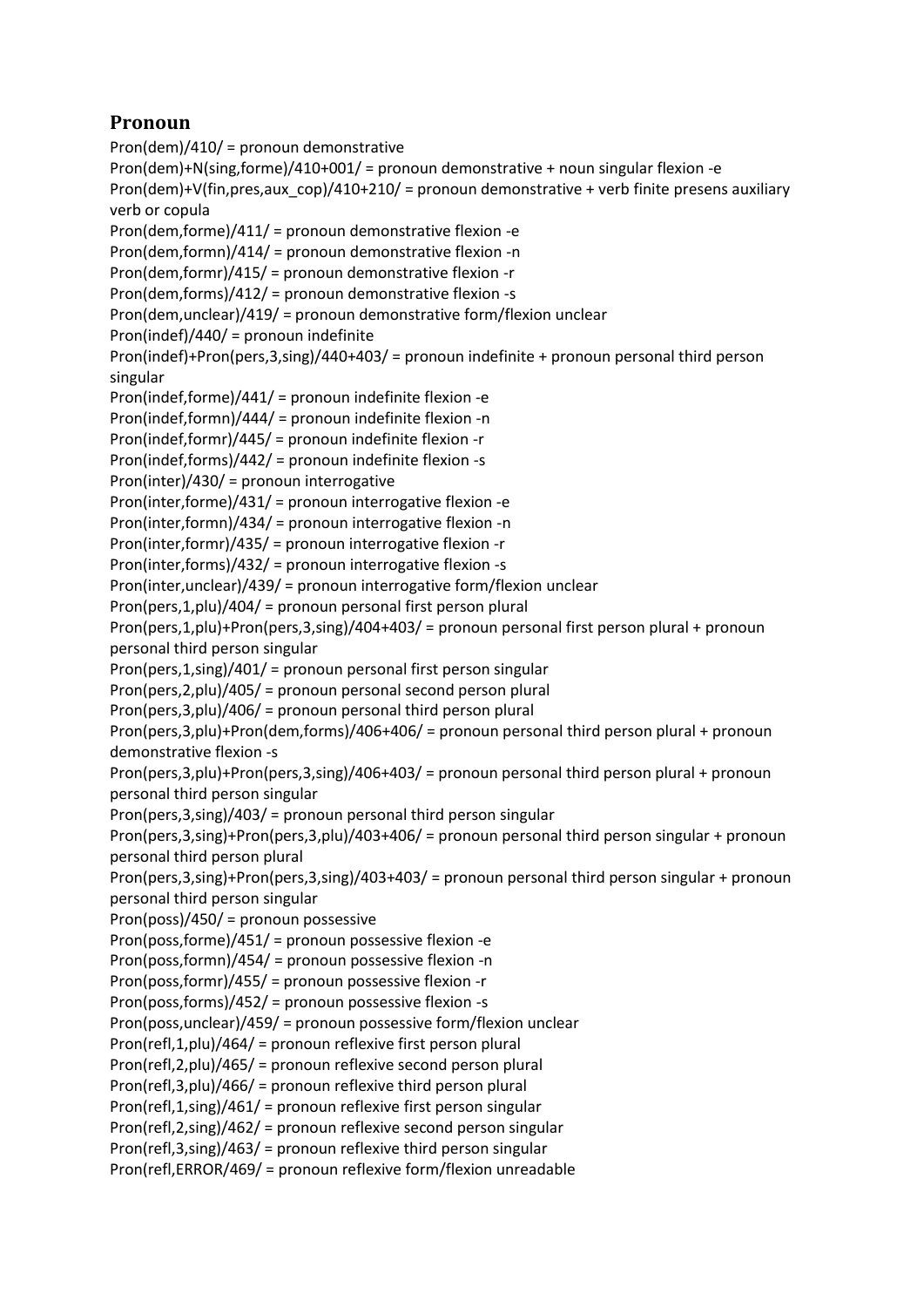Pron(rel)/420/ = pronoun relative Pron(rel)+PronAdv(pers)/420+605/ = pronoun relative + pronominal adverb personal Pron(rel,forme)/421/ = pronoun relative flexion -e Pron(rel,forme)+Adv(gener)/421+500/ = pronoun relative flexion -e + adverb general Pron(rel,forme)+PronAdv(pers)/421+605/ = pronoun relative flexion -e + pronominal adverb personal Pron(rel,formn)/424/ = pronoun relative flexion -n Pron(rel,formn)+Pron(pers,3,sing)/424+403/ = pronoun relative flexion -n + pronoun personal third person singular Pron(rel,formr)/425/ = pronoun relative flexion -r Pron(rel,forms)/422/ = pronoun relative flexion -s Pron(rel,unclear)/429/ = pronoun relative form/flexion unclear

### **Punctuation**

Punc(colon)/Punc(ldp)/ = : Punc(comma)/Punc(lk)/ = , Punc(gcomma)/Punc(ldk)/ = / Punc(hyph)/Punc(ls)/ = - Punc(other)/Punc(lv)/ = ? Punc(period)/Punc(lp)/ = . Punc(semicolon)/Punc(lpk)/ = ; Punc(tilde)/punc(lt)/ =  $\sim$ 

### **Verb**

V(fin, past, aux  $\cos\left(\frac{230}{1}\right)$  = verb finite past auxiliary verb or copula V(fin,past,aux\_cop)+Pron(pers,3,plu)/230+406/ = verb finite past auxiliary verb or copula + pronoun personal third person plural V(fin, past, aux cop)+Pron(pers, 3, sing)/230+403/ = verb finite past auxiliary verb or copula + pronoun personal third person singular V(fin, past, aux cop, forme)/231/ = verb finite past auxiliary verb or copula flexion -e V(fin, past, aux cop, formn)/234/ = verb finite past auxiliary verb or copula flexion -n V(fin, past, aux  $cop, format)/237/ = verb$  finite past auxiliary verb or copula flexion -nt V(fin, past, aux cop, format)/233/ = verb finite past auxiliary verb or copula flexion -t V(fin,past,lex)/220/ = verb finite past lexical V(fin,past,lex)+Pron(pers,3,sing)/220+403/ = verb finite past lexical + pronoun personal third person singular V(fin,past,lex,forme)/221/ = verb finite past lexical flexion -e V(fin,past,lex,forme)+Pron(pers,3,sing)/221+403/ = verb finite past lexical flexion -e + pronoun personal third person singular V(fin,past,lex,formn)/224/ = verb finite past lexical flexion -n V(fin,past,lex,formnt)/227/ = verb finite past lexical flexion -nt V(fin,past,lex,formt)/223/ = verb finite past lexical flexion –t V(fin,past,lex,unclear)/209/ = verb finite past lexical form/flexion unclear V(fin, pres, aux  $\text{cop}$ )/210/ = verb finite presens auxiliary verb or copula V(fin, pres, aux cop)+Pron(pers, 3, sing)/210+403/ = verb finite presens auxiliary verb or copula + pronoun personal third person singular V(fin, pres, aux cop)+PronAdv(pers)/210+605/ = verb finite presens auxiliary verb or copula + pronominal adverb personal V(fin, pres, aux cop, forme)/211/ = verb finite presens auxiliary verb or copula flexion -e V(fin,pres,aux\_cop,formn)/214/ = verb finite presens auxiliary verb or copula flexion -n